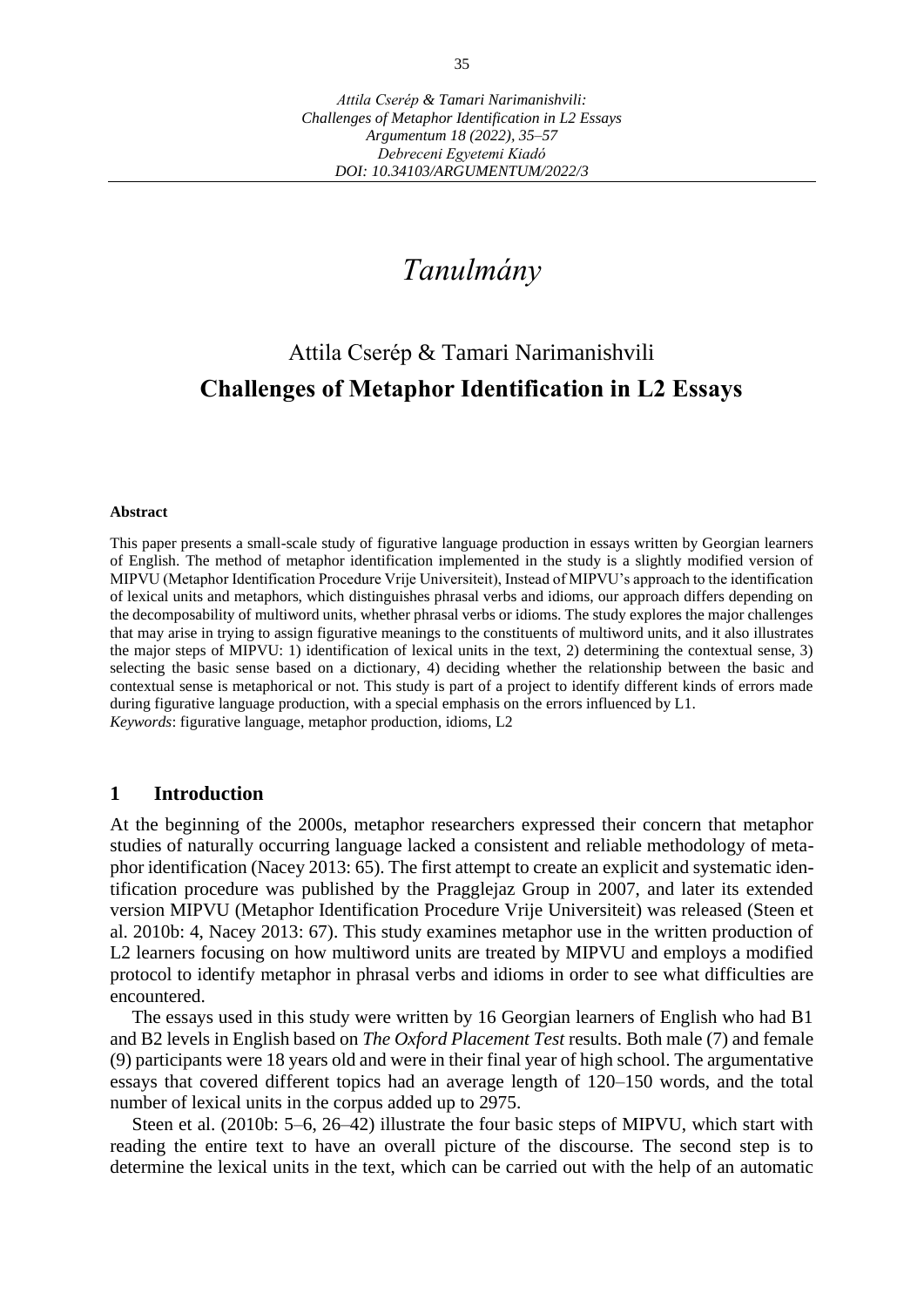annotation procedure for POS tagging. The next and the most crucial step is establishing the basic and the contextual sense for each word using a dictionary and determining if the relation between the two senses is metaphorical. Meaning relation can only be assessed between distinct senses, and senses are viewed as sufficiently distinct if they are found in separately numbered sense descriptions (Steen et al. 2010b: 37). As decisions concerning sense conflation and separation in dictionaries can be based on various lexicographic principles rather than metaphoricity, MIPVU recommends the use of a backup dictionary *Longman Dictionary of Contemporary English* (LD) in addition to the first choice, the *Macmillan English Dictionary for Advanced Learners* (Steen et al. 2010b: 16, Nacey 2013: 108). In our analysis, we used the online *Macmillan Dictionary* (MD) instead of the printed version.

#### **2 Determining the linguistic units**

As the Pragglejaz Group (2007: 15) state, the default linguistic unit is a single headword in the dictionary. However, exceptions are phrasal verbs, polywords and compounds, which are counted as single units because their meanings are nondecomposable (Pragglejaz Group 2007: 26, Steen et al. 2010b: 27–31). Here we confine our attention to phrasal verbs and idioms.

Decomposability refers to whether a multiword unit has meaningful constituent parts when interpreted figuratively (Pragglejaz Group 2007: 26). Pragglejaz (2007: 26) take the view that decomposing phrasal verbs usually results in the loss of their meanings but also point out some less evident examples in which the meaning of the whole is obviously related to the components: *eat up*, *drink up*, and *grow up* (Pragglejaz Group 2007: 26). MIPVU follows Pragglejaz's practice (Steen et al. 2010b: 28); however, Littlemore et al. (2014: 121) believe that phrasal verbs should be broken down into lexical units if their meanings are to some extent motivated ("deemed to be partially motivated") by the basic senses of their constituents.

Interestingly, idioms are handled differently from phrasal verbs. According to the Pragglejaz Group (2007: 27), the majority of idioms are decomposable, so their individual components should be analysed as separate lexical items. The MIPVU protocol shares the same view. Steen et al. (2010c: 172) decompose *treading water* into *treading* as a life-saving activity and *water* as an environment.

One of the disadvantages of the uniform treatment of phrasal verbs or idioms is that the same semantic structure is attributed to all the members of the category. Analysts are aware that this is an overgeneralization of what is essentially a heterogeneous field. The Pragglejaz Group (2007: 26, 27) state that "[phrasal verbs] *typically* have nondecomposable meanings" [emphasis ours], and claim that "*most, if not all*, idioms are decomposable for [sic] *some extent* for speakers" [emphases ours]. Nevertheless, the same methodology is adopted within a given category, probably because this significantly simplifies the analysis and increases consistency and commensurability among the analysts. At the same time, it can give us intuitively less appealing results.

Since the prerequisite to judging a unit metaphorical is the presence in the dictionary of two different senses, one of which has to be (more) literal, phrasal verbs without literal senses in the dictionary cannot always be viewed as metaphorical. Thus, *make up for* has two meanings in *Macmillan*: MD1 'to take the place of something that has been lost or damaged' and MD2 'to provide something good, so that something bad seems less important'. Neither sense seems to be less basic, more abstract than (i.e. a metaphorical extension of) the other; therefore, *make*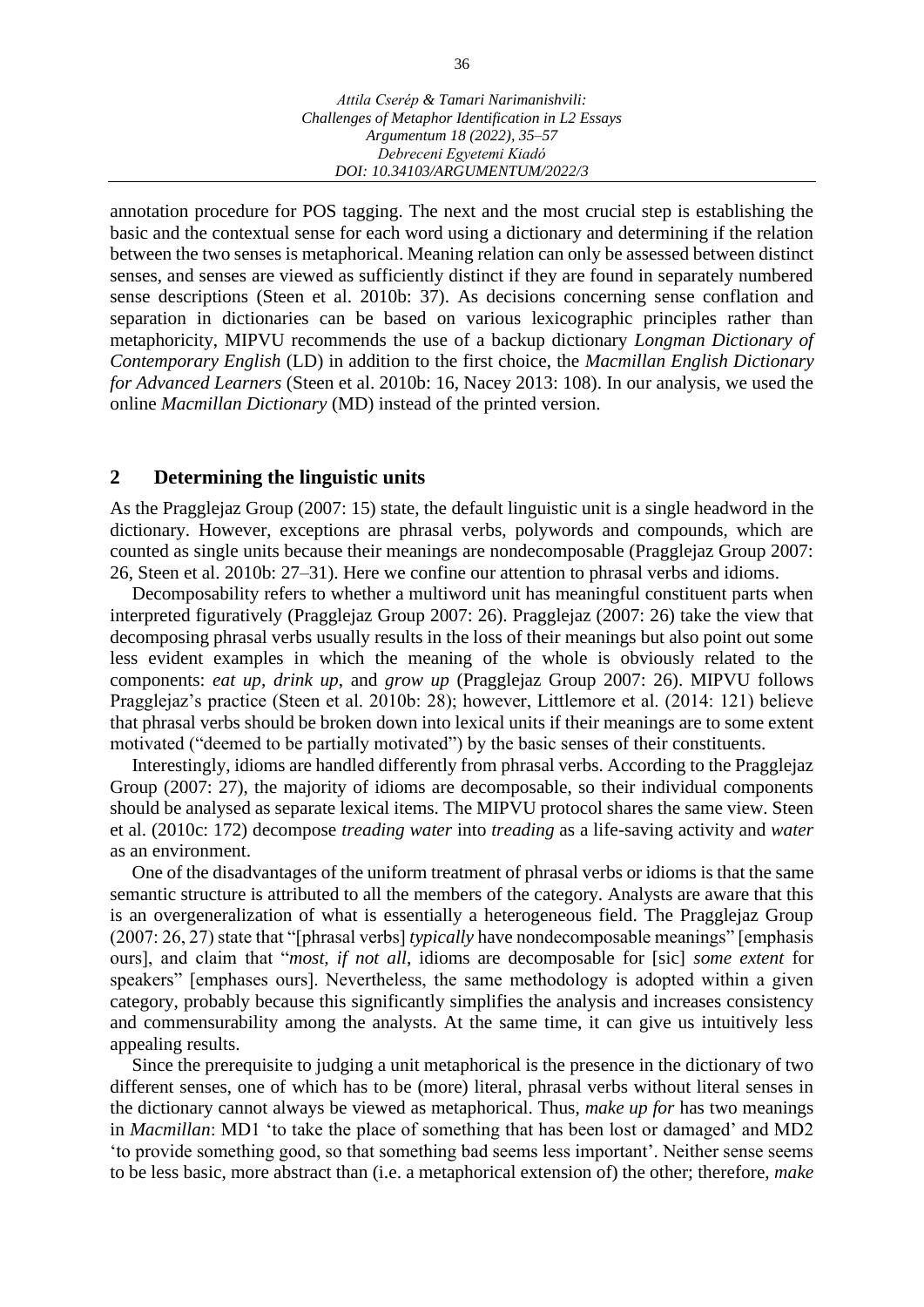*up for* is not metaphorical. This is exactly what we find in the VU Amsterdam Metaphor Corpus (VUAMC), a sample of the BNC annotated for metaphor with MIPVU. Figure 1 shows a concordance line including the phrasal verb. The colour black signifies the absence of metaphoricity, while brown marks metaphors. The full context is as follows: *OLDHAM Athletic, who had never beaten a First Division side since they dropped into the Second Division in 1923, made up for 66 years of not altogether patient waiting with a pulsating victory over the League champions Arsenal at Boundary Park last night*.

e they dropped into the Second Division in 1923 up for 66 years of not altogether patient waiting made

#### *Figure 1.* Make up for *in VUAMC*

Consider another example: *keep up*. Sense MD2 'to move at the same speed as someone or something' is more basic than either MD3 'to continue to learn about something or find out about something, so that you know the latest things that are happening 'or MD4 'to continue to understand what someone is saying', so that the latter two can be regarded as extensions of MD2. However, MD2 cannot be seen as metaphorical, even though this sense is different from a compositional interpretation of the constituents. The dictionary provides two more senses, both of which are transitive and therefore differ from the above-mentioned intransitive meanings, preventing any comparison and consequently coding as metaphor.

In contrast with phrasal verbs, idiom components are separately assessed. Steen et al. (2010b: 83) analyse, among others, *put your foot down* in the sense 'refuse to accept something'. Refusing to move your feet metonymically stands for refusal to accept something, but where the source domain action is absent, the expression is purely metaphorical. Therefore, each significant component (*put*, *foot*, *down*) is coded as a metaphor separately. However, *put*, *foot* and *down* do not have independent senses at the figurative level. We prefer to judge nondecomposable idioms by considering the whole unit, based on the compositional and figurative interpretations of the entire word string. Yet, MIPVU does not allow this. It is true that many idioms are decomposable, but dividing all idioms into their parts seems to force different types of idioms in the same semantic structure. This may ensure uniformity among the researchers, but it leads to a mismatch between semantic structure and methodology for nondecomposable idioms. It is proposed that multiword units should be handled in accordance with their decomposability.

#### **3 The semantics of phrasal verbs**

As mentioned above, Littlemore et al. (2014) focus on motivation but do not illustrate their sense assignment with specific examples. The relation between motivation and decomposability is complex. Cserép (2001: 103) observes that decomposability (i.e. analysability) and motivation are distinct notions due to the following reasons. First, less motivated words can have separate senses (*a pill* 'a fact/situation' in *swallow a bitter pill*, *cat* 'secret' in *let the cat out of the bag*). Secondly, motivation sometimes does not lead to decomposability (*hit the roof/ceiling*). Moreover, phrases with a similar degree of decomposability may have diverse degrees of motivation (*happy as a pig in muck* has a higher degree of motivation than *happy as*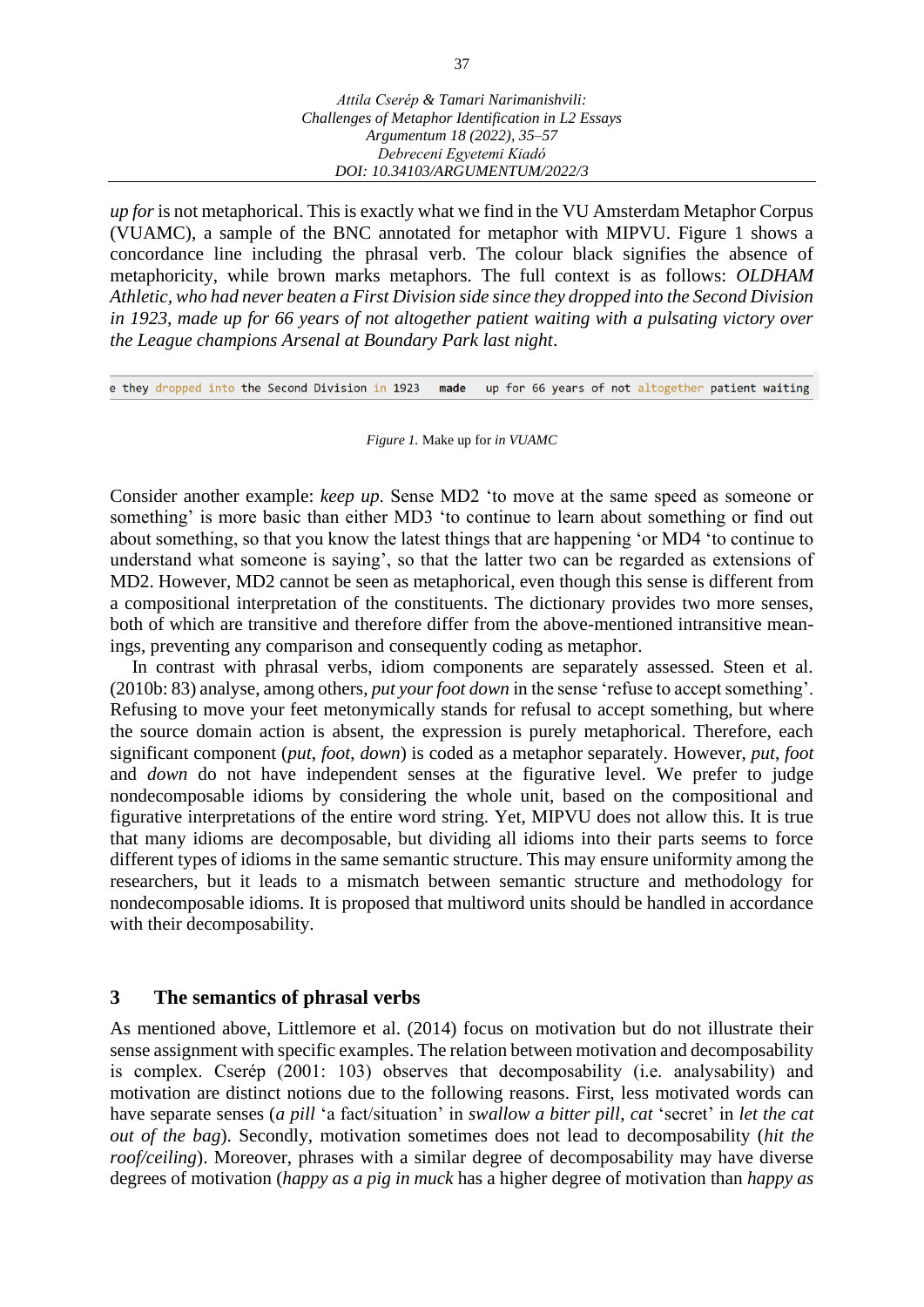*a sandboy*, while both of them are partially decomposable). Based on Geeraerts (1995), Cieślicka (2013: 498) also distinguishes the two notions. Motivatedness, i.e. paradigmatic transparency<sup>1</sup>, means how figurative meaning can be derived from the literal analysis of the idiom's individual components, and decomposability, i.e. syntagmatic transparency<sup>2</sup>, refers to the extent to which idiom components express identifiable parts of the figurative sense. Cieślicka (2015: 213) argues that on the one hand, there are particular idioms that are motivated and nondecomposable such as *jump the gun* 'do something too soon'.<sup>3</sup> On the other hand, some idioms such as *pop the question* (*pop* 'utter' and *question* 'marriage proposal') can be unmotivated and decomposable. Nevertheless, motivatedness and decomposability are closely related notions because motivatedness increases the likelihood of meaning decomposition.

Cognitive linguistic studies argue that many phrasal verbs are motivated, with the verb and the particle contributing to the overall meaning. Dirven (2001: 10) shows that the particle in *She brushed the crumbs off* is not fully integrated with the verb but keeps its adverbial function. At the same time, he states that metaphorical mapping often depends on the metaphorization of the whole expression (Dirven 2001: 5, 11–13). For example, the senses 'acquire' and 'by chance' of *pick up* are attached to the whole construction. The sense 'acquire' derives from the inference that what you pick up becomes your possession, and 'by chance' is based on the inference that negative possessions are not normally acquired intentionally (Dirven (2001: 5). Similarly, *brush* and *off* form a holistic unit in the sense 'clean' (*brush off a coat*) or 'reject' (*brush off the accusations*) (Dirven 2001: 12). In her study of *out*, Morgan (1997) demonstrates that the particle and the verb are independently meaningful. Thus, *figure* means 'reach a solution by thinking' and the meaning of *out* is related to the sense 'accessibility' in the phrasal verb *figure out* (Morgan 1997: 343). Her definition of the sense of *figure out*, 'causing something to be known by thinking about it', implies that *out* can be paraphrased as 'to be known' (Morgan 1997: 345). She claims that the particle expresses a cognitive image schema such as containment or verticality (Morgan 1997: 329). Mahpeykar and Tyler (2015: 32) suggest that the meanings of phrasal verbs are created by the interconnection between multiple independent senses of the verb and the independent senses of the particle. They break down *take up* in the 'occupy space or time' sense as *take* meaning 'occupy, extended use' and *up*  meaning 'more, completion' (Mahpeykar and Tyler 2015: 24).

Mahpeykar and Tyler's (2015: 9–10) methodology differs from MIPVU in that they attach more importance to historically older meanings when selecting the basic sense, identify distinct senses not on the basis of sense numbering in the dictionary and use dictionaries other than *Macmillan*. Nevertheless, their fundamental idea is the same: find a basic sense, establish other distinct senses and decide whether the latter are extended meanings. For the verb *get*, they propose the 'obtain' sense as basic, while the extended meanings include 'move' (*I got there on time*) and 'change of state' (*I got hungry*, *I got cold*, *I got sick*) (Mahpeykar and Tyler's 2015: 11–12). The standard MIPVU protocol would judge the 'move' sense as basic rather than extended because it is a concrete, specific, human-oriented sense (Steen et al. 2010b: 35). The

<sup>1</sup> "Paradigmatic transparency" is a term that Cieślicka (2013: 498) borrows from Geeraerts (1995).

<sup>2</sup> "Syntagmatic transparency" is a term that Cieślicka (2013: 498) borrows from Geeraerts (1995).

<sup>3</sup> Jump the gun is not a good example of nondecomposability. The gun metonymically stands for the shooting of the starting pistol signalling the start of a race, while jumping refers to the competitors starting their run too soon. The gun, therefore, could be mapped onto a time point or period that is considered appropriate to start an activity. The idiom can be decomposed as jump 'start doing sth earlier than' and the gun 'the appropriate time (for starting sth)'. A better member of the nondecomposable category is kick the bucket (Cserép 2001: 43).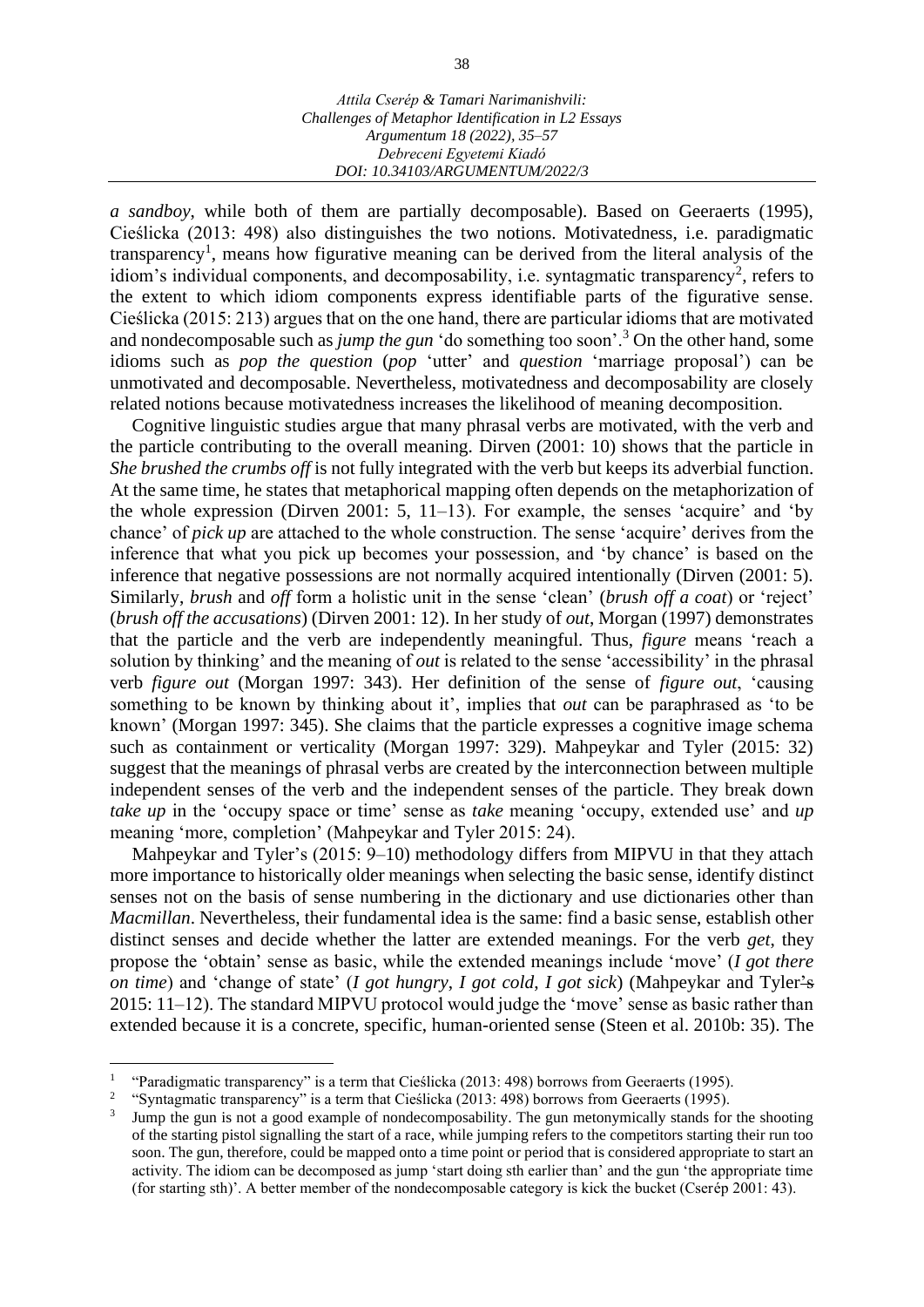'change of state' sense would not be metaphorical either. This sense is conveyed by *get* as a linking verb, which has no other more basic, central meanings, and since senses pertaining to different grammatical patterns cannot be compared (Steen et al. 2010b: 36), the 'change of state' sense cannot be considered extended.<sup>4</sup> Although Mahpeykar and Tyler (2015) support their decomposition view with several examples, some of their analyses are less convincing. They assume that *take* in the sense 'get hold of and remove' and *out* meaning 'not in situ' combine when *take out* denotes the action of dating (Mahpeykar and Tyler 2015: 31). However, it could be argued that dating is an inference accompanying the original sense of taking someone out of their home, and this inference has developed into a new sense that is now attached to the whole phrasal verb.

Luo (2019: 133) distinguishes six extension types.

- (1) a. We fished out the ring. (semantic extension of the verb)
	- b. The wind blew the candle out. (semantic extension of the particle)
	- c. The statesman brought back peace. (metaphorical extension of the object)
	- d. He wanted to cheer up the girl. (semantic extension of both the verb and the particle)
	- e. He used up all the coins he had. (semantic extension of the particle verb schema)
	- f. He picked up that disease in South Africa. (semantic extension at the level of the full particle verb)

In (1a), *fished* is a metonymic extension from the noun *fish*, while the particle *out* is not extended but keeps its literal, directional meaning.<sup>5</sup> In (1b), only the particle *out* is extended. It is resultative, indicating the state change of the object, and it means 'invisible' (Luo 2019: 129). Luo (2019: 130) claims that neither the verb nor the particle in (1c) is extended. She argues that in order to understand (1c), *peace* "must be metaphorically perceived as a concrete object. Through such metaphorical mapping, the meaning of the particle verb *bring back* becomes figurative" (Luo 2019: 130). From Luo's (2019: 130) discussion, it is not immediately evident what sense can be assigned to the verb or the particle, if any. However, in discussing the question of analysability, she claims that examples such as (1c), where the subject or object is extended, are decomposable (Luo 2019: 134). In our view, *bring back* can be analysed as *bring*  'establish, cause something to be present' and *back* 'again'. As can be seen in (1d), both the verb and the particle are extended. Luo (2019: 129) explains that the noun *cheer,* which refers to a shout of happiness, is metonymically extended to refer to the act of causing a state of happiness.<sup>6</sup> As regards the example (1e) *used up*, we can perceive semantic extension of the particle verb schema because the original movement sense of *up* is extended to the target domain sense of aspectual completion. Notice that (1b) and (1e) are very similar in that the verb retains its literal sense, while the particle is metaphorical. Yet, Luo (2019: 79–80) argues that the figurative sense of the particle in (1e) results from metaphorization of the whole particle-

<sup>4</sup> More precisely, the secondary-choice *Longman* dictionary does offer another distinct linking verb sense: LD 19 'BE HURT/BROKEN ETC [linking verb, transitive] used to say that something, especially something bad, happens to someone or something', but the relation between this sense and state of change is not metaphorical.

<sup>5</sup> MIPVU does not allow meaning extension between different part of speech categories, and *fished* would be classified as literal, basic sense (Steen et al. 2010b: 35-36).

<sup>6</sup> As stated in footnote 5, a noun and verb cannot be contrasted. Instead, the verbal sense 'to give a loud shout of happiness or approval'(*cheer* MD1) is metonymically extended to 'make somebody happier or less worried'. An analysis of *cheer up* is offered in Section 4.2.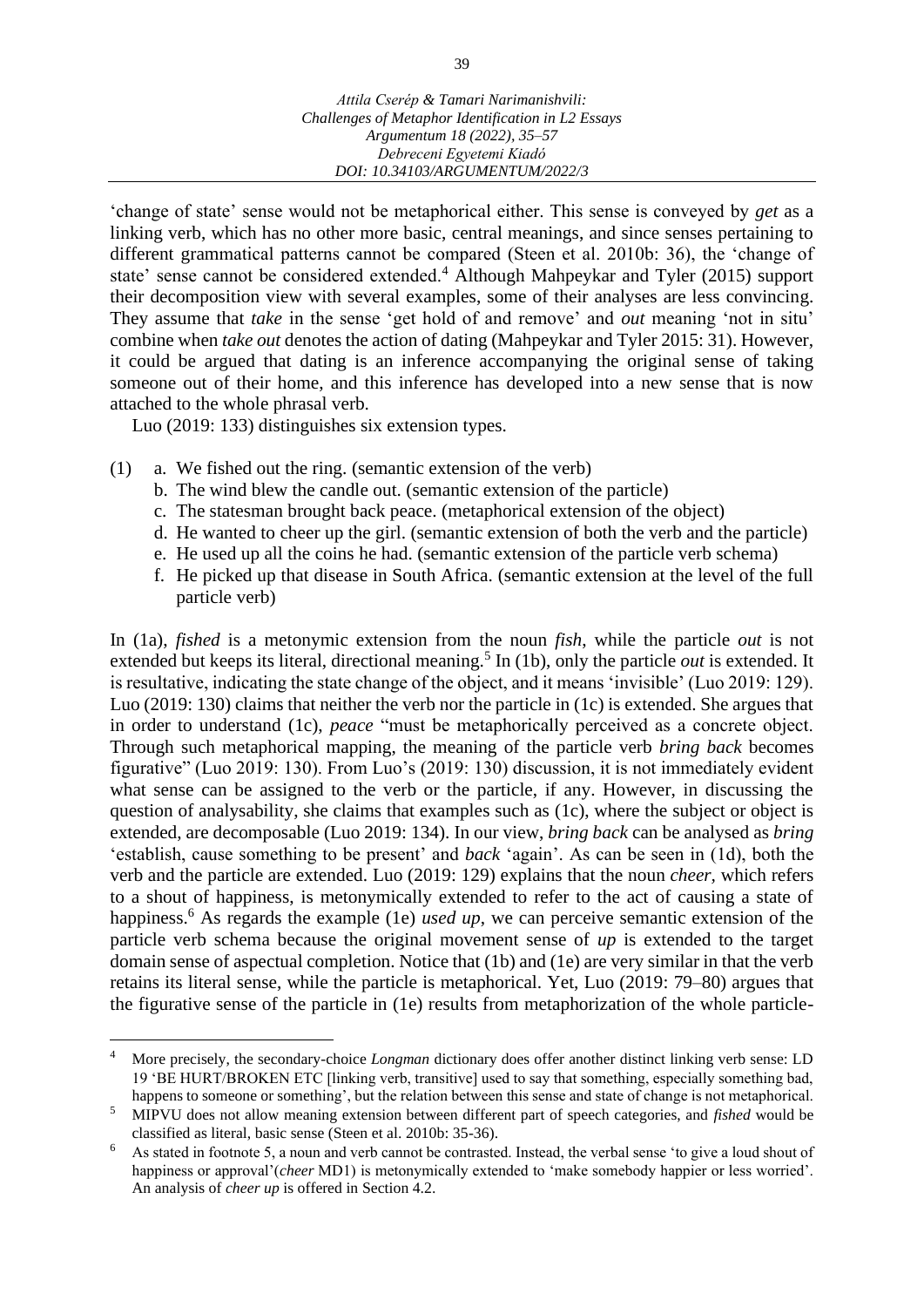verb schema: the particle denotes the resultant state, and result implies completion. No matter how the metaphorization process works, the particle can be assigned an independent sense.

As opposed to the examples discussed so far, the sixth type of particle verb (1f) shows extension at the level of the full particle verb. Luo (2019: 131) takes this example from Dirven (2001: 5) and reiterates Dirven's claim that when a contextual inference such as 'by chance' becomes part of the new figurative meaning 'to acquire by chance', metaphorization takes place on the whole phrasal verb, and this leads to the loss of decomposability (Luo 2019: 131–132). Luo (2019: 134) views the analysability of idiomatic particle verbs as related to the levels of semantic extension illustrated above. A particle verb is analysable when it is of the type (1a-e), but not when it is of the type (1f).

### **4 Analysis: phrasal verbs**

We decided to check phrasal verbs for decomposability and treat only non-decomposable phrasal verbs as single units. We relied on the online *Macmillan Dictionary*, as well as Rudzka-Ostyn (2003) and Lindstromberg (2010) to attach senses to the components. The latter two books are intended for language learners and offer detailed information about the literal and figurative senses of many prepositions and particles. The following is an attempt to subject all the phrasal verbs in our essay corpus to semantic scrutiny. There are 14 instances of phrasal verbs, with one verb occurring twice. The sentences taken from the essays are reproduced here with the original spelling and punctuation.

### *4.1 Go on, move on*

The verb and particle do not have independent figurative meanings in (2), since *go on* means 'happen' (*go on* MD2), and this figurative sense corresponds to the whole movement-on-a-path scenario: events are conceptualised as moving entities.

(2) No one is making sure nothing skeptical is going on there, like lights in the middle of the night.

Compare (2) with (3), where the same phrasal verb is used, but the sense element of continuation is also salient. *Go*, therefore, has the same meaning as in (2), but *on* is also meaningful, denoting 'continuing' (MD11). These examples illustrate the significant role of context. While meaning decomposition relies primarily on the underlying conceptual mechanisms, this is simply a potential that can be realised in different ways in different contexts.

(3) For me, personally, the pandemic feels like it is going on my whole life.

Another decomposable example is (4). *Move on* means 'to leave one place and travel to another' (*move on* MD1), and the same sense is conveyed by *move* alone: 'to go to a different place' (MD1a). The context implies that people move to a different location to live and work there. In fact, this meaning is also proposed for *move* in the dictionary: 'to begin to live in a different house or area' (MD3). While both meanings are likely, the syntactic pattern, the particle *on* without a place adverbial, favours the first interpretation (MD1a) over the second (MD3).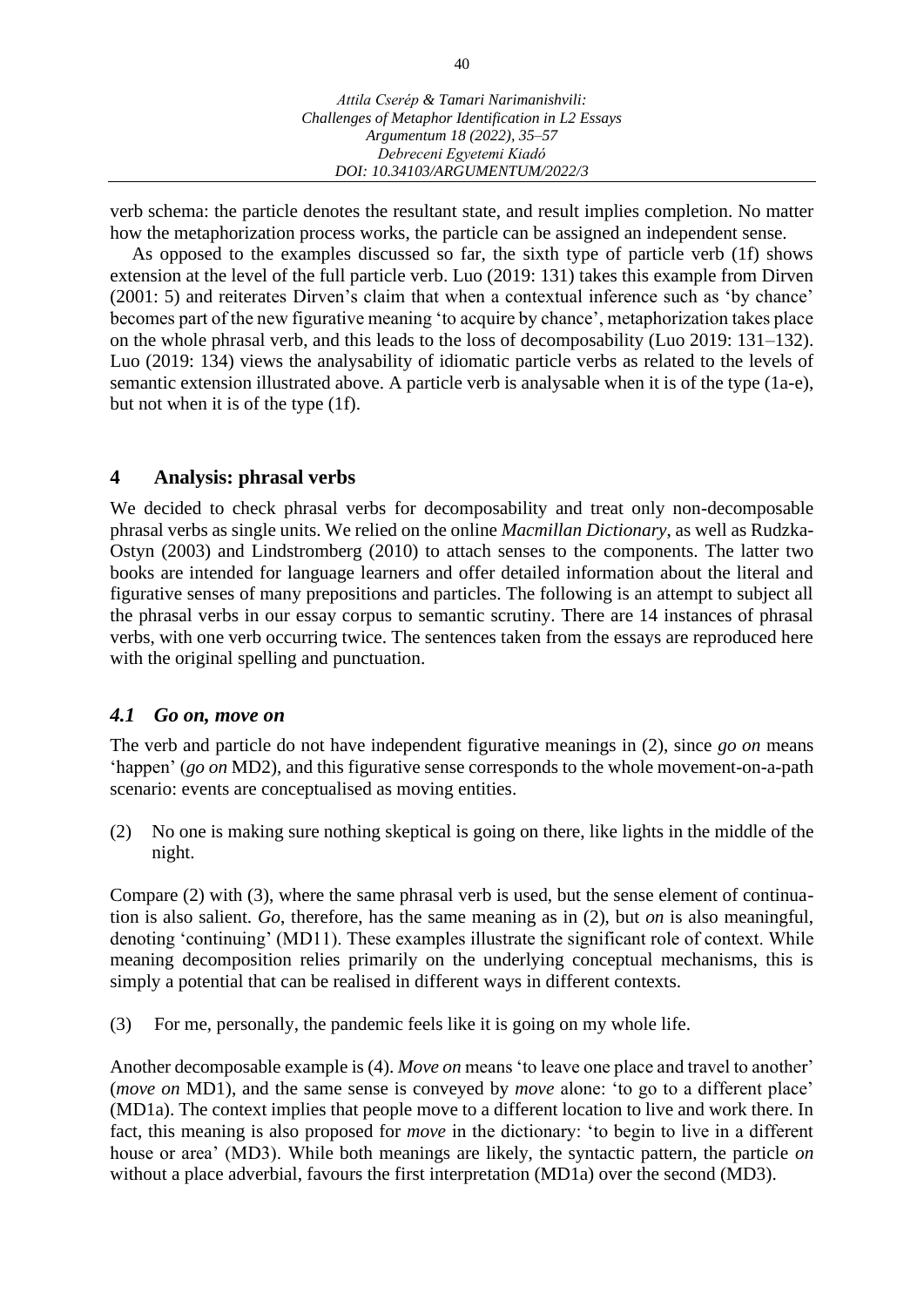### (4) People come and go a lot here. They change jobs frequently and move on.

*Move* is therefore not figurative, but the particle is less straightforward. One sense of *on* in *Macmillan* is 'continuing' (MD11), subdivided into two subsenses: 'used for saying that someone is continuing to do something' (MD11a) and 'continuing to move forwards' (MD11b). The motion and action senses are viewed by the dictionary as not sufficiently distinct because they appear under the same sense number. By contrast, *Longman* distinguishes them, and the action sense can be regarded as metaphorical based on the ACTION IS MOTION metaphor (Lakoff 1993: 220). However, the context in (4) strongly favours a movement scenario.

Lindstromberg (2010: 51–54) identifies two spatial senses for *on*: one denoting contact and support, and another expressing direction. He further specifies the latter as 'in the direction being faced' and/or 'in the same direction as before' (Lindstromberg 2010: 53). These meanings do not fully fit the context in (4) because people continue their mobile lifestyle without any implication that they move in the same direction as before. It is true that when they are in the process of moving they face in the direction of movement, but body orientation plays an insignificant role in (4). What is highlighted is not forward movement but the continuation of their mobility. Therefore, *on* is viewed here as metaphorical.

### *4.2 Cheer up, keep up with, make up for, sum up*

*Cheer up* in (5) can be divided into two meaningful units. *Cheer* has two dictionary senses: 'to give a loud shout of happiness or approval' (MD1) and 'if you are cheered by something such as a piece of news, it makes you happier or less worried' (MD2). The basic sense is the first one (MD1), referring to a scenario where human agents cheer other humans. Since the second sense (MD2) involves a non-human participant, it is an instance of personification. However, the context in (5) includes human participants, and thus the relation between the contextual and basic senses is metonymic, the expression of happiness and approval as a cause standing for the emotional effect of happiness.

(5) I wasn't able to see my classmates and spend some time together. This was stressful and everyone was struggling to cheer themselves up.

*Cheer*

Contextual sense: MD2 'make you happier or less worried'. Basic sense: MD1 'to give a loud shout of happiness or approval'. Decision: not metaphor.

*Up*

Contextual sense: 'happy' (not in MD), MD6 'increased in amount/level'. Basic sense: MD1 'in or towards a higher position'. Decision: metaphor.

Luo (2019: 129) views the particle as an instance of the GOOD IS UP metaphor, a general version of HAPPY IS UP, paraphrasable here as 'happy' (cf. Lindstromberg 2010: 192, 194). An alternative analysis would assign the sense 'more' to the particle, based on the metaphor MORE IS UP (*up* MD6 'increased in amount/level') (cf. Lindstromberg 2010: 192, Rudzka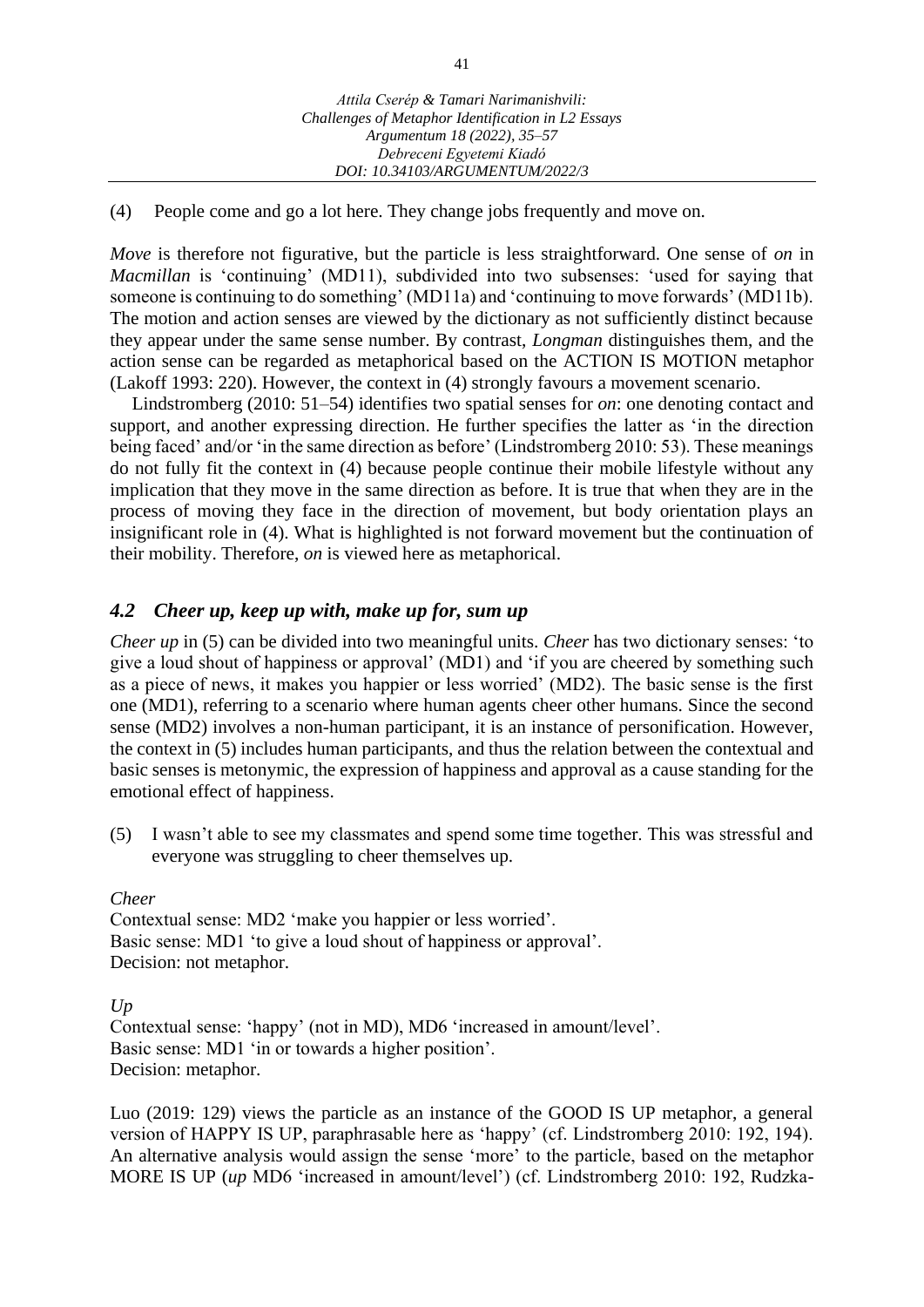Ostyn 2003: 80). Each analysis posits reiteration of a sense element: 'happy' or 'more' seems to be expressed by both the verb and the particle. Both of the posited senses are supported by conceptual metaphors, and it may be difficult to choose. The sense 'happy' cannot be found in either *Macmillan* or *Longman*, but the contextual sense does not need to satisfy this requirement (Steen et al. 2010b: 33). Naturally, this does not mean that both options are equally likely for every speaker. Whichever analysis is adopted, the phrasal verb is decomposable, and *up* is metaphorical.

(6) …it means we must be familiar with other languages in order to keep up with new developments.

*Keep up* (MD3 'to continue to learn about something or find out about something, so that you know the latest things that are happening') in (6) evokes the image of a racing scenario, where people are competing. This is shown by the second sense description in *Macmillan*: 'to move at the same speed as someone or something' (*keep up* MD2). The figurative scenario of our trying to keep up with new developments is compared to this race. Lack of change in the relative position of the racers is mapped onto lack of difference between our knowledge or awareness of events and the actual events. Our opponents in the race correspond to new events (developments). Moving at the same speed as your opponents in a race is mapped onto increasing your knowledge at the same pace as events happen. In other words, you learn about happenings soon after they take place. *Keep*, therefore, conveys the notion of keeping (yourself) in a state of up-to-date knowledge.

### *Keep*

Contextual sense: MD1 'to stay in a state, position, or place without changing or moving'. Basic sense: MD1 'to stay in a state, position, or place without changing or moving'. Decision: not metaphor.

### *Up*

Contextual sense: '(having) up-to-date (knowledge)', '(being) informed' (not in MD). Basic sense: MD1 'in or towards a higher position'. Decision: metaphor.

### *With*

Contextual sense: 'about, concerning' (not in MD, the closest sense is MD14 'used for saying what a particular action or problem is related to').

Basic sense: MD1 'if one person or thing is with another or does something with them, they are together or they do it together', MD6 'used for showing who you compete, fight, or argue against'.

Decision: metaphor.

MIPVU limits sense contrast, i.e. metaphorical extension, not only to the same word class but also to the same grammatical subcategory (transitivity, countability) (Steen et al. 2010b: 36). The dictionary entry provides four more intransitive senses for *keep* in addition to MD1 above: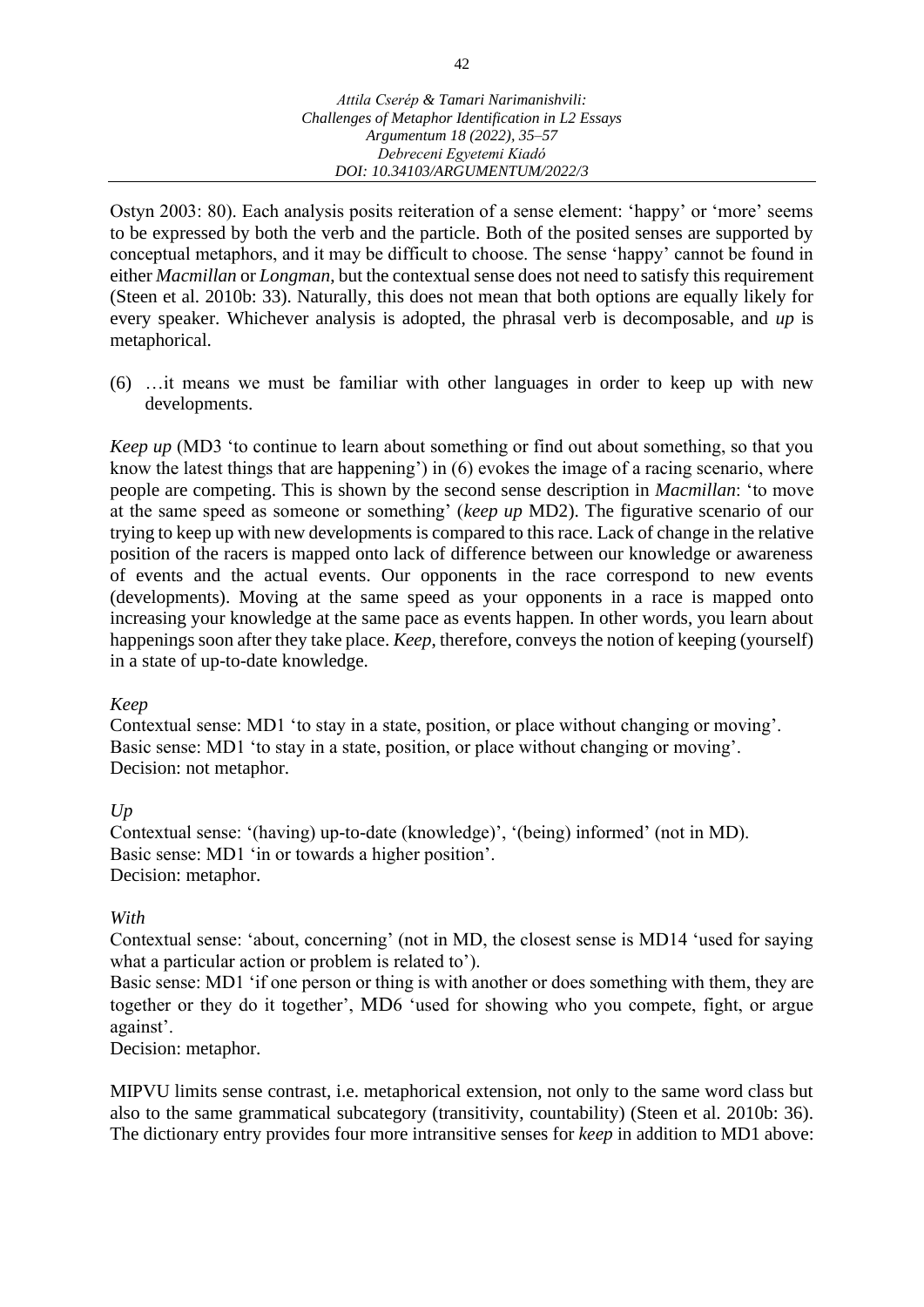MD2c 'used when giving directions, for telling someone to continue in a particular direction' MD5a 'to stay within a limit'

MD9 'if food or other substances keep for a particular period of time, they stay in good condition for that period of time'

MD10 'used for asking if someone is well'

The example sentence in the dictionary (*I am trying to keep within budget*) makes it clear that MD5a is metaphorical because it refers to an abstract limit. The candidates for the basic sense include MD1 above, MD2c, which involves maintaining your motion, MD9, which refers to the physical state of a substance, and MD10, which refers to your health. All of these seem to satisfy the criteria for a more basic sense established by MIPVU: a more concrete, specific and human-oriented sense (Steen et al. 2010b: 35).

The particle *up* is assigned a sense ('up-to-date', 'informed') that is normally expressed by adjectives or participle verb forms rather than adverbs. A similar mismatch occurs in *cheer up* above, if *up* is paraphrased as 'happy'. As stated in footnotes 5 and 6, MIPVU restricts sense comparison to the same word class. It implements a usage-based, discourse approach to metaphor identification, whereby metaphoricity is determined at the level of language use (Steen et al. 2010b: 16–17). This prevents identification of metaphorization processes taking place during word-formation, as a result of which the verb *dog*, for example, cannot be treated as a metaphorical extension of the noun *dog* (Steen et al. 2010b: 17). Furthermore, different word classes correspond to different types of concepts and referents, and sense comparison is supposed to mirror metaphorical mappings: you compare processes with processes, attributes with attributes, things with things. (Steen et al. 2010b: 16).

At the same time, the within-word-class restriction might make it impossible to assign a sense to an otherwise meaningful component. It is clear that the above examples do not involve word-formation. One argument in favour of loosening the restriction is that the assigned sense is supported by a well-established conceptual metaphor. We are aware that the HAPPY IS UP format names the source and target domains in general, not specific entities or processes within these domains, and it seems to link an attribute to a location. The sense of the particle in *keep up* could alternatively be described as 'in a state of being informed'. Similarly, the particle in *cheer up* can be assigned the sense 'in(to) a state of happiness'. This posits an adverbial meaning that matches the part of speech category of the adverbial particle. Particles are especially elusive, with depleted semantic content and general senses that defy a simple description.

Insistence on the part of speech rule would also lead to a discrepancy in idioms whose syntactic function diverges from the function associated with the word classes of their constituents. The expression *hook, line and sinker* consists of nouns, but the whole string functions as an adverb, as is clear from *I told her we'd bought a yacht and she fell for it hook line and sinker* (MD1 *hook, line, and sinker*). The basic senses of the constituents are nominal, but the contextual sense (of the phrase) is not. Similar examples with functional discrepancy are *good and proper; lock, stock, and barrel; bag and baggage*. The number of these odd idioms may not be high, but their analysis necessitates a flexible application of the part of speech rule. It is therefore suggested that this principle should be less rigorously adhered to in certain cases.

(7) Napoleon knew that all the hard work and talent in the world can't make up for bad luck.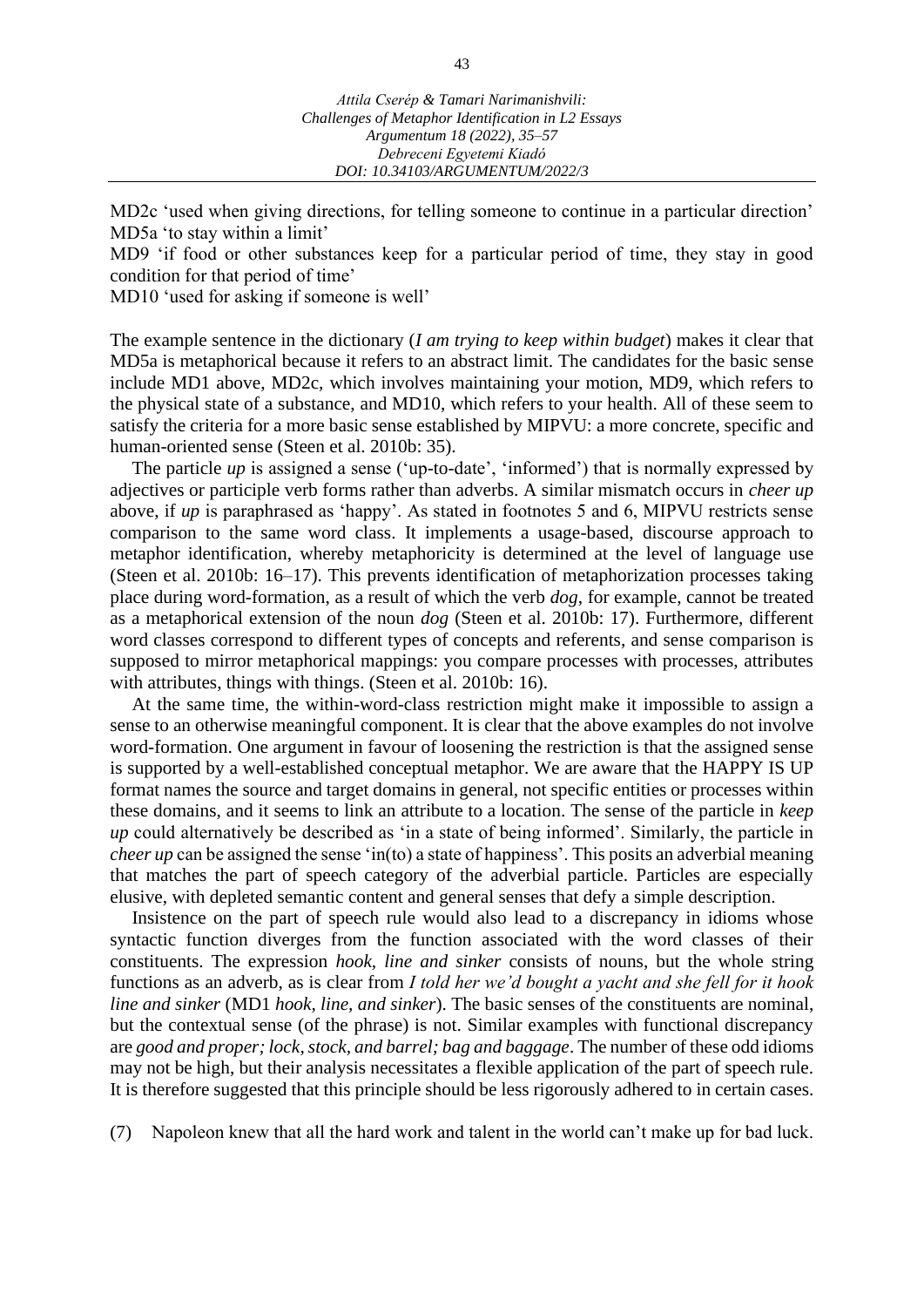*Make up for* has two senses: MD1 'to take the place of something that has been lost or damaged' and MD2 'to provide something good, so that something bad seems less important'. Example (7) illustrates the latter. These meanings are closely related, and both are basic, as was made clear in Section 2. Each component word tends to have general meanings in the language, and thus the expression does not evoke a very specific image. Based on the sense description of MD2, the particle *up* appears to have the meaning 'good', and *make* corresponds to 'provide sth, do sth'. The former is supported by the GOOD IS UP metaphor (Rudzka-Ostyn 2003: 80, Lindstromberg 2010: 194).

The dictionary shows that *make* usually functions as a transitive verb, sometimes as a linking verb (in the senses MD8 'to give a particular total when added together' and MD10 'to have the right qualities for a particular job, purpose etc.'), but it does not have intransitive senses, while in the phrasal verb it is used intransitively. As a result, the meaning of *make* cannot be defined simply as 'provide', and the intransitive contextual sense has to be contrasted with a transitive basic sense. One solution is to ignore this word for metaphor identification, based on MIPVU's rule of grammatical identity. Another approach is to bypass this rule, which is possible, especially if the intransitive use of *make* occurs elsewhere. *Macmillan* does list some phrases with an intransitive *make*: *make as if to do something* 'to make a movement so that you seem to be going to do something', *make believe* 'to pretend that something is real, especially in a game', *make do (with/without something)* 'to succeed in dealing with a situation by using what is available/despite not having something', *make like* 'to pretend to be something you are not'. Our solution is therefore to ignore the grammatical subcategory. Note that the original MIPVU protocol is also faced with the same problem. Even if these expressions are considered idioms, metaphoricity is determined on a word-by-word basis. Dividing multiword units reveals that certain constituents may have untypical meanings or grammatical patterns.

#### *Make*

Contextual sense: 'provide sth, do sth' (not in MD). Basic sense: (transitive) MD1 'to create or produce something by working'. Decision: metaphor

*Up* Contextual sense: 'good' (not in MD). Basic sense: MD1 'in or towards a higher position'. Decision: metaphor.

*For* Contextual sense: 'in replacement, in compensation'. Basic sense: ? Decision: not metaphor.

*For* receives special treatment in MIPVU. It is always regarded as literal, since it has many abstract, delexicalized senses, as a result of which it is difficult to select a basic sense and contrast it with a contextual sense (Pragglejaz Group 2007: 29, Steen et al. 2010a: 776, Nacey 2013: 137).

*Sum up* (MD1 'to give a summary of something') in (8) is decomposable because *sum* means 'summarise' and *up* means 'collected, added, or brought together in one place' (MD12). If the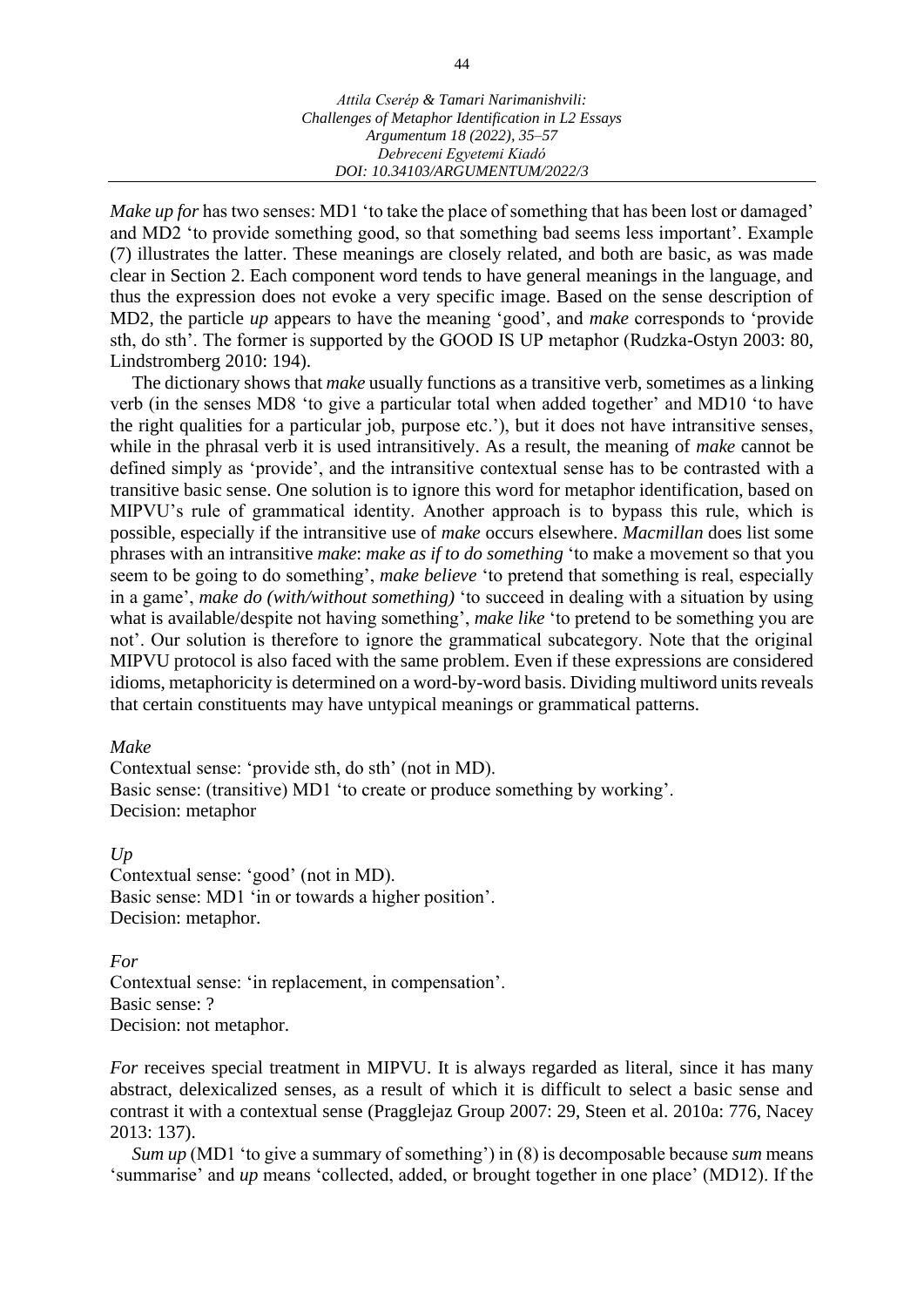phrasal verb is divided, then the proposed contextual meaning ('summarise') cannot be compared to a basic sense. In fact, *Macmillan* does not offer any verbal senses of *sum*, only nominal senses. The same applies to *Longman*. Consequently, the sense comparison and metaphor judgement cannot be carried out. In this case, MIPVU offers the code DFMA (Discarded For Metaphor Analysis). DFMA is also employed when lack of contextual knowledge results from unfinished units, such as *Yeah I had somebody come round and stuck their bloody* …, where it is impossible to determine the status of *stuck* (Steen et al. 2010b: 33). The use of a larger dictionary can change the picture. For example, *sum* as a verb occurs in *The American Heritage Dictionary of the English Language*. The dictionary shows that *sum* without *up* can mean 'to give a summary of; summarise'.<sup>7</sup> We argue that *sum* is different from the above cases of word class mismatch. The categories involved are verb and noun, and based on *Macmillan*, the metaphorical extension crosses this part of speech boundary. It is exactly cases such as *sum* that MIPVU excludes from a discourse approach to metaphor.

(8) To sum up, pandemic was a big challenge for the society…

*Sum* Contextual sense: 'summarise'. Basic sense:? Decision: DFMA.

### *Up*

Contextual sense: MD12 'collected, added, or brought together in one place'. Basic sense: MD4 'moving near to someone or something and then stopping'. Decision: metaphor

# *4.3 Cut down, put down roots*

*Cut down* (MD1 'to reduce an amount of something') in (9) can be treated as decomposable, although the source domain elements of a tree cutting scenario, cutting and (falling) down, do not seem to have separate correspondents in the target domain of reducing a quantity.

(9) When smokers cut down the number of cigarettes, they'll get fewer smoking-related illness.

However, *cut* without the particle can have the same metaphorical sense as with the particle (*cut* MD4 'to reduce something such as the amount or level of something'), and one of the meanings of *down* is 'at or to a smaller amount, lower level etc than before' (*down* MD7a). The latter is an example of the conceptual metaphor LESS IS DOWN (Lindstromberg 2010: 197). Therefore, *cut down* is arguably analysable into *cut* 'reduce' and *down* 'to a small number/to a low level'. Both components are metaphorical:

<sup>7</sup> *American Heritage Dictionary of the English Language.* https://www.ahdictionary.com/word/search.html?q=sum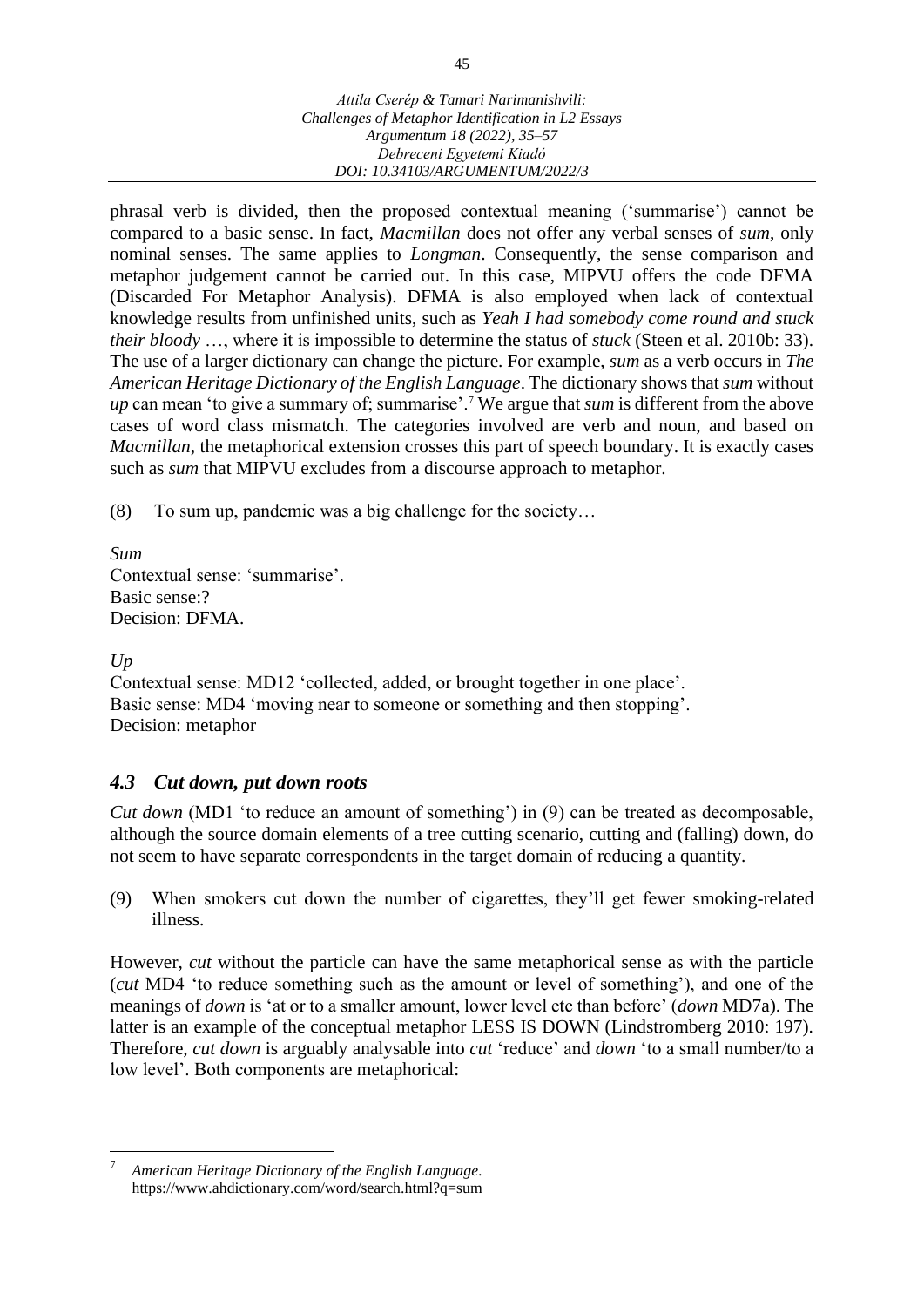### *Cut*

Contextual sense: MD4 'to reduce something such as the amount or level of something'. Basic sense: MD1 'to use a knife, pair of scissors, or other sharp tool to divide something into two or more pieces'. Decision: metaphor.

*Down*

Contextual sense: MD7a 'at or to a smaller amount, lower level etc than before'. Basic sense: MD1 'to or towards a lower place'. Decision: metaphor.

(10) This means that they don't put down roots in the community.

The phrasal verb *put down* is part of the idiom *put down roots* (MD1 'to become a part of the community where you live by making friends and taking part in local activities'). The idiom is based on a plant metaphor. The image of a plant developing roots that connect it firmly to the ground is mapped onto people integrating into a community. *Roots* refers to the relations that you build with others. This is an instance of the metaphor RELATIONSHIPS ARE PHYSICAL CONNECTIONS.<sup>8</sup> *Put down* in this expression is the result of two metaphorization processes. When it refers to the formation of roots by a plant, *put down* has some degree of literalness: *down* has its directional sense, but *put* in the sense 'grow' maps plants onto humans (personification). This phrasal verb is metaphorically extended further to denote the forming of relations with the members of the community. *Put down* has the sense 'establish, develop'.

### *Put down*

Contextual sense: 'develop, establish' (not in MD) Basic sense: MD1 'put someone/something on a surface' Decision: metaphor.

*Roots*

Contextual sense: 'relations' (not in MD, the closest sense is MD3a 'the place, culture, or family that someone comes from originally').

Basic sense: MD1 'the part of a plant that grows under the ground, through which the plant gets water and food'.

Decision: metaphor.

# *4.4 Look out for, hammer out, find out*

*Look out for* means 'to take care of someone and make sure that they are treated well' (MD2) in (11). The sense of caring seems to be indivisible, and the component words of *look out* only together carry this sense. In the figurative interpretation, *for* shows the beneficiary of the care (*for* MD1 'intended to help or benefit someone/something').

<sup>8</sup> For illustration see the metaphor examples at the end of the entry for *relationship* in the online dictionary: https://www.macmillandictionary.com/dictionary/british/relationship#relationship\_\_10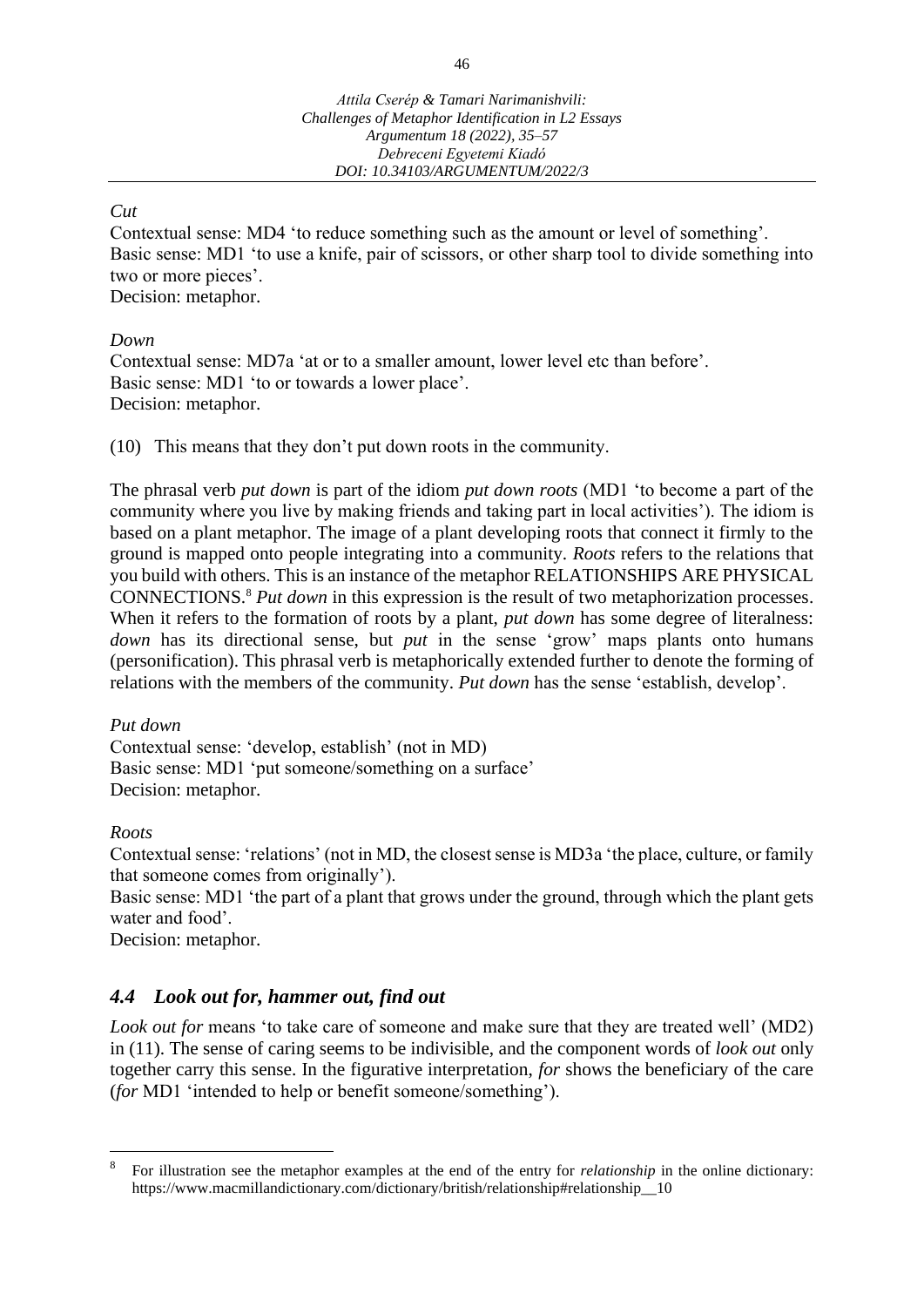(11) People don't feel connected, they don't look out for each other, and they don't get to know their neighbours.

Is *look out* metaphorical or metonymic? In discussing the idiom *keep an eye on*, Steen et al. (2010b: 82) claim that the contextual meaning of looking after someone does not necessarily imply watching, but the sense of watching is basic to the metaphorical meaning. As a result, the metaphorical and metonymic interpretations are both possible, and MIPVU uses the label WIDLII (When In Doubt, Leave It In) to capture ambiguous words or word sequences. Ambiguity can arise because there is not enough contextual knowledge to determine their exact intended meaning, such as *driven up the bumpy Forest Drive to East Kielder Farm*, where *up* could literally refer to a higher location or metaphorically denote 'further along a path', or *gasp for breath* and *turn your shoulder*, where the designated action may or may not have taken place (Steen et al. 2010b: 34, 49). Metaphor and metonymy are not mutually exclusive options (Steen et al. 2010b: 38). Similarly, *look out* can be considered metaphorical or metonymic.

### *Look out*

Contextual sense: 'provide care' (cf. *look out for* MD2). Basic sense: MD1 'used for warning someone to be careful, especially because they are likely to have an accident'. Decision: WIDLII.

#### *For*

Contextual sense: MD1 'intended to help or benefit someone/something'. Basic sense: ? Decision: not metaphor (see the discussion of *make up for* above).

Two more phrasal verbs include the particle *out*: *hammer out* and *find out*. The former is used with an unusual collocate in (12), where what you hammer out is luck, while the sense definition MD1 'to reach a decision or agreement after discussing it or arguing about it for a long time' implies that typical noun collocates are semantically related to *agreement* or *decision*. The example in *Macmillan* includes *deal*.

(12) So we can hammer out luck with the help of lot of working on ourselfs.

*Hammer* can be perceived as 'do something with great effort, work intensively' while *out* means 'created out of non-existence'. The sense description MD1 'to reach a decision or agreement after discussing it or arguing about it for a long time' implies that *hammer* could be assigned the meaning 'discuss or argue about sth for a long time', but in the context of (12) this does not work. Abstract *luck* is compared to a concrete object that can be created by hammering, as a result of which the object is created, i.e. changes from the state of nonexistence into existence. STATES ARE CONTAINERS is a common metaphor. Rudzka-Ostyn (2003: 25) notes that states of non-existence can be conceptualised as containers, and *out* expresses the idea that the object moves out of this state.<sup>9</sup>

<sup>9</sup> Interestingly, out can also refer to the change from the state of existence to the state of non-existence (Rudzka-Ostyn 2003: 22, Lindstromberg 2010: 41, Luo 2019: 73).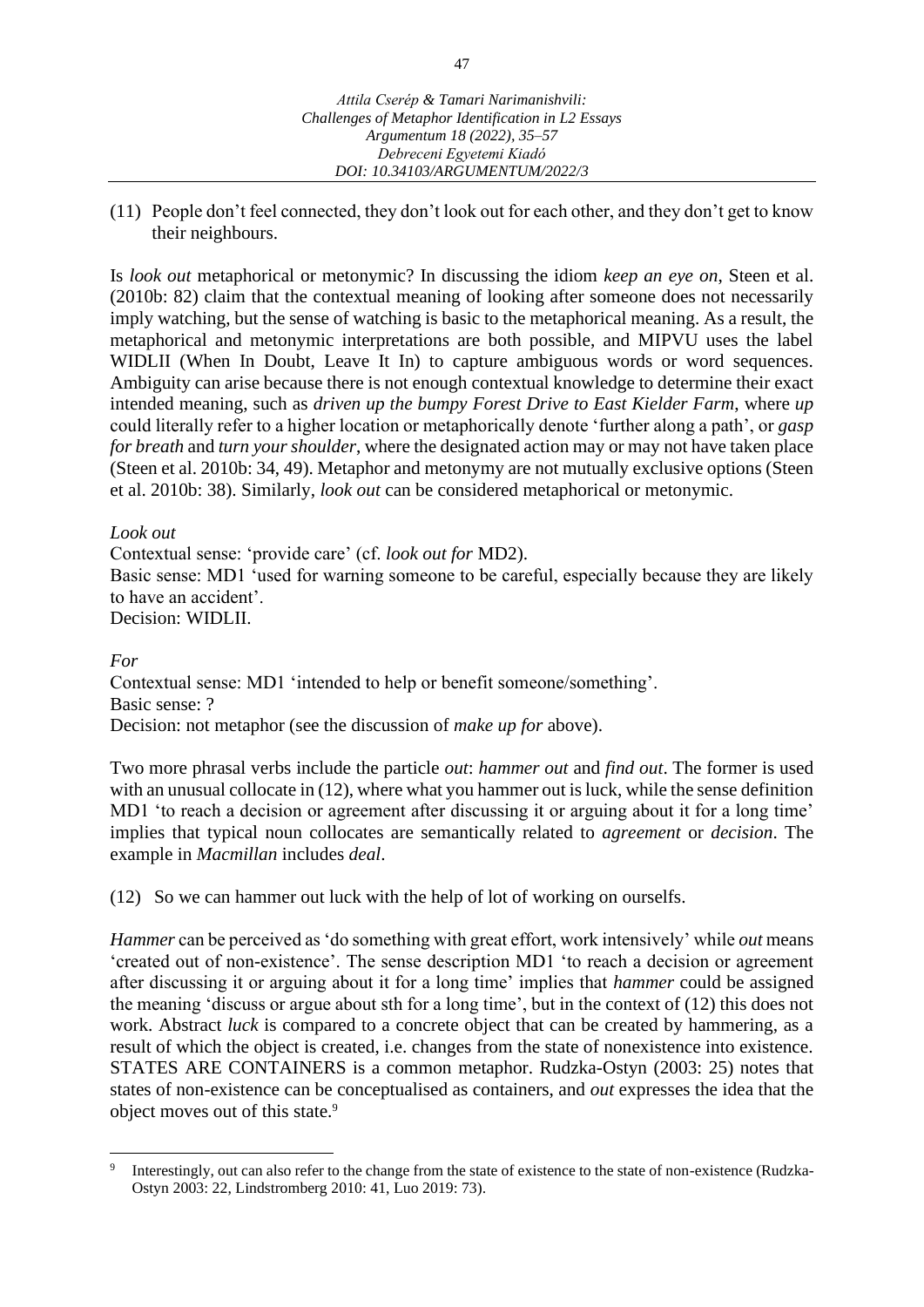### *Hammer*

Contextual sense: 'do sth with great effort' Basic sense: MD'1a to hit something hard or many times'. Decision: metaphor.

### *Out*

Contextual sense: 'created' (not in MD, the closest sense is MD6 'used for saying that a new product, book, record etc. is available for people to buy'). Basic sense: MD1 'when you leave a place', MD2 'when something is removed from where it was', MD3 'outside'. Decision: metaphor.

*Out* in (13) is also based on the metaphor STATES ARE CONTAINERS. Since *find* has its basic meaning, it could be argued that *out* is semantically empty or that it forms a lexical unit with *find*. Cognitive approaches, nevertheless, claim that *out* denotes the change from 'unknown' to 'known' (Rudzka-Ostyn 2003: 19, Lindstromberg 2010: 42). *Out* here is also motivated by the KNOWING IS SEEING metaphor (Luo 2019: 54, Mahpeykar and Tyler 2015: 28). The same event of a hitherto hidden piece of information being revealed is expressed from the doer's point of view in *find* and from the affected abstract entity's point of view in *out*.

(13) … to find out who was the guilty it is useful to check cameras.

*Macmillan* conflates concrete and abstract senses of *find*. As can be seen below, the basic and contextual senses have the same number. Therefore, the relation between them cannot be metaphorical.

# *Find*

Contextual sense: MD1c 'to discover a fact or piece of information'. Basic sense: MD1 'to discover something, or to see where it is by searching for it'. Decision: not metaphor.

# *Out*

Contextual sense: 'discovered, revealed'. Basic sense: MD1 'when you leave a place', MD2 'when something is removed from where it was', MD3 'outside'. Decision: metaphor.

# *4.5 Take away*

Just as *put down* in (10), *take away* in (14) is also a phrasal verb embedded in an idiom. It is a calque from the writer's L1 (Georgian) and denotes the unpredictability of fate and the notion that fortune easily changes.

(14) Success that comes from pure luck and no hard work can be taken away with wind.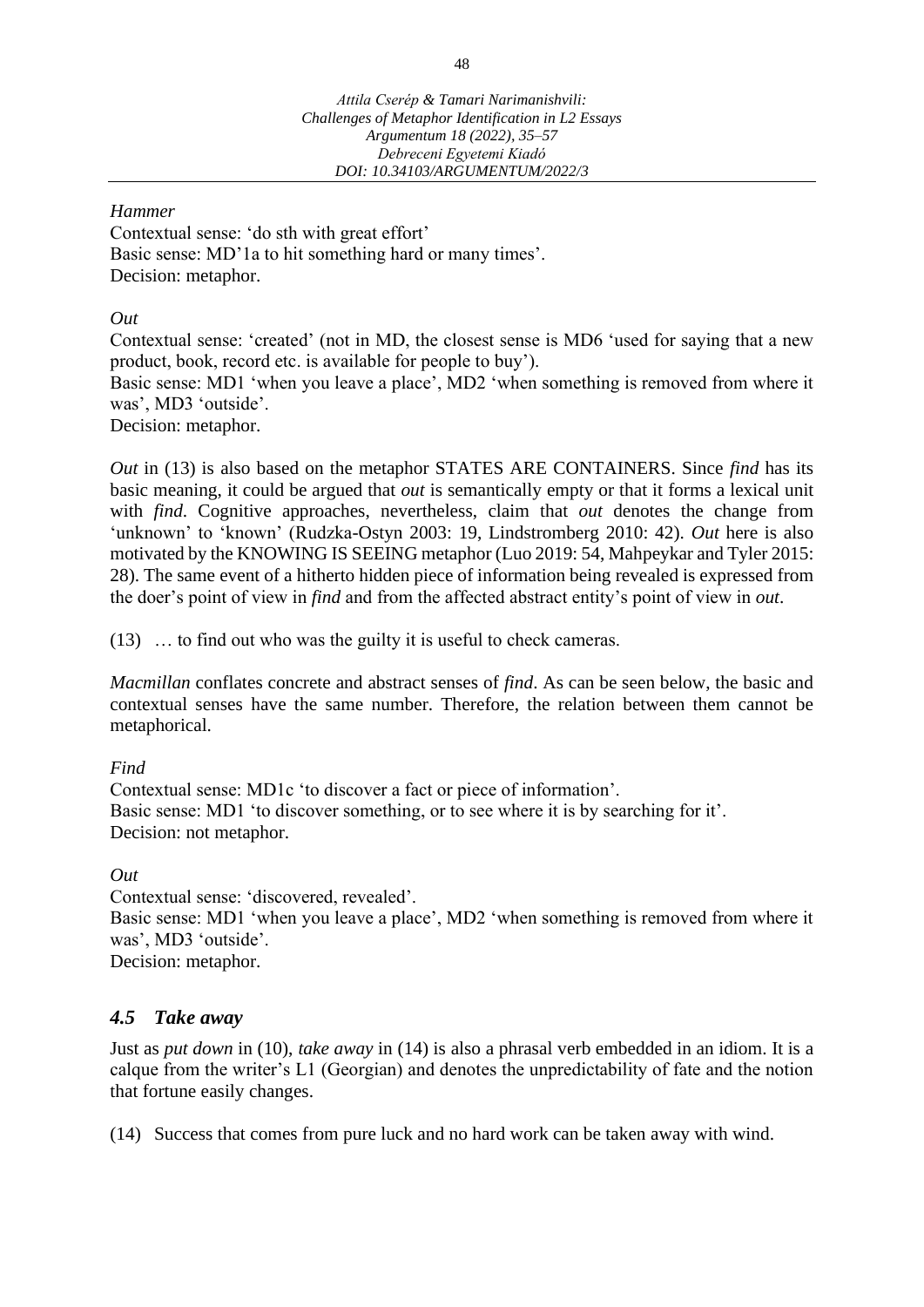Georgian idiomatic expressions can be found in two major sources: *The Database of Georgian Idioms and Proverbs*, where equivalents are provided in English and the *Online Dictionary of Idioms*, which only gives definitions in the Georgian language. There are two entries relevant to *taken away with wind* in *The Database of Georgian Idioms and Proverbs*. The first one is given in (15).

(15) *k̕ar-is motanil-s, k̕ari caiḡeb-s*. wind-GEN brought, wind-NOM take-it-will 'The wind will take away what is brought by the wind.'

The English equivalents are *Easy come, easy go*, *Lightly won, lightly gone*, *A thing easy to get is easy to lose*. The second expression is illustrated below.

(16) *k̕ar-is arc̕ motanili mind-a, arc̕ gatanili*. wind-GEN neither brought want-I neither taken out 'I do not want anything brought by the wind, nor something taken out by the wind.'

The equivalents of the second entry are very similar: 'Light come, light go', 'Lightly won, lightly gone', 'A thing easy to get is easy to lose'.

There is one entry (showing alternative verbs) in the *Online Dictionary of Idioms*:

(17) *k̕ar-it ̕ moberili(k̕ar-is motanili)* wind-INSTR blown (wind-GEN brought) 'wind-blown (wind-brought)'

The meaning of the expression is defined as 'easily obtained', 'easily achieved'. The action of taking away corresponds to the event of causing to disappear, whereby *take* and *away* are considered to form a single unit. *With wind* denotes the ease with which your luck can disappear.

*Take away* Contextual sense: 'cause sth to disappear'. Basic sense: MD9 'to remove something'. Decision: metaphor.

*With wind* Contextual sense: 'easily', 'unpredictably'. Basic sense: 'with wind'. Decision: metaphor.

# *4.6 Tell apart*

*Tell apart* (MD1 'to recognize the difference between two people or things that are very similar') in (18) is decomposable because *tell* has the sense 'recognize', while *apart* corresponds to 'different'. The relation between the basic sense of communication and the contextual sense of mental recognition is metonymic, since the latter is a prerequisite to the former (RESULT FOR REASON). Tell has two similar sense definitions in *Macmillan*: MD3a 'to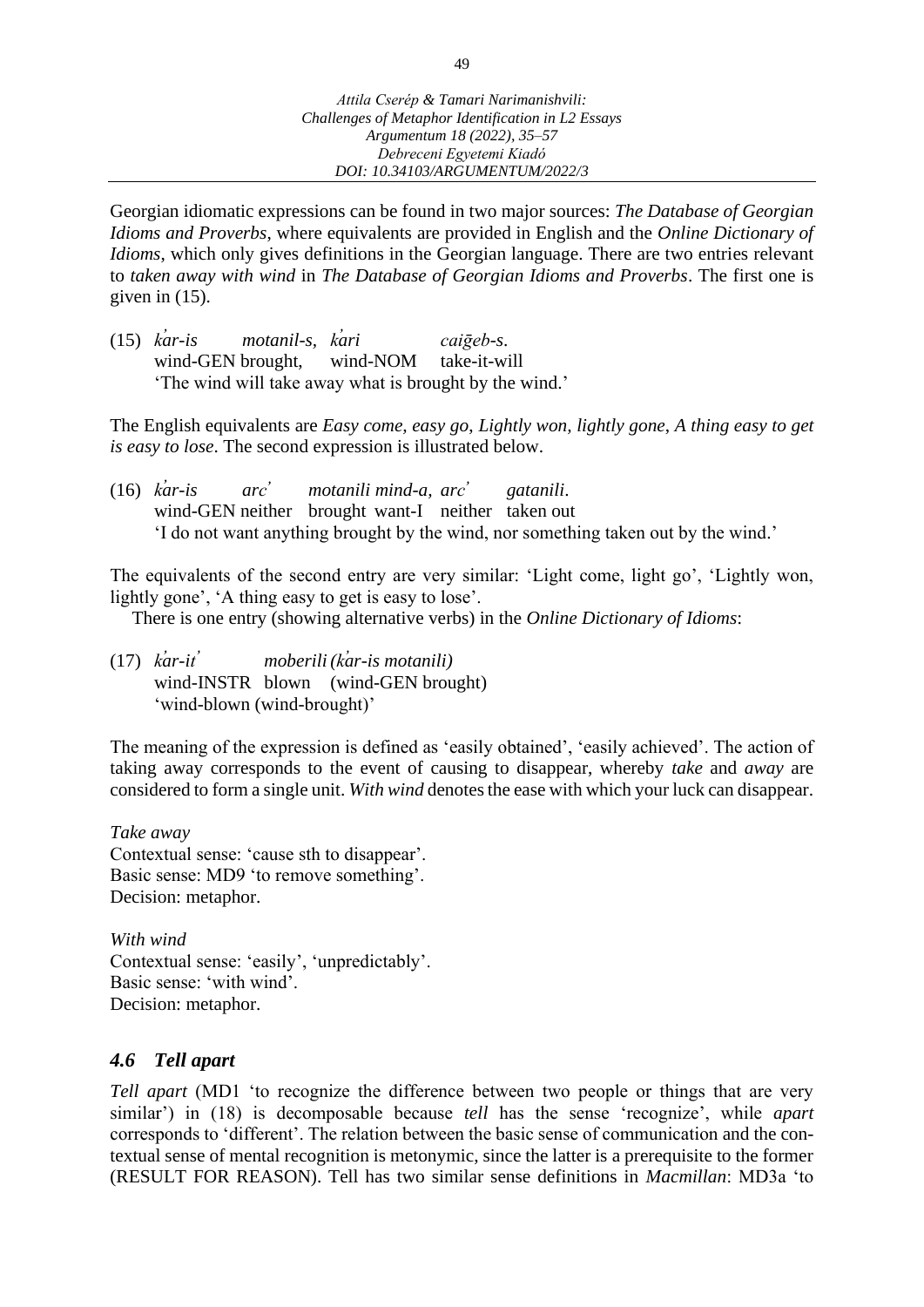recognize the difference between one person or thing and another' and MD3 'to recognize something as a result of knowledge, experience, or evidence'. The numbering shows that these are treated as subtypes of what is essentially one sense. MIPVU considers subtypes to be the same sense, and it does not affect decisions of metaphorical status whether we choose one or the other meaning for the contextual sense. From the point of view of meaning distribution, however, selecting one or the other may have consequences in terms of the specific sense of the other component, the particle *apart*.

(18) The game producers offer the product that are hard to tell apart from real environment.

If *tell* is interpreted as 'recognize the difference' (MD3a), the particle *apart* might be argued to add nothing to the meaning of the verb. Cognitive frameworks do not support this solution. An alternative would be to attach to the particle the meaning 'difference' or 'different', which would result in repetition of the same meaning element in the verb and the particle. This is not problematic in itself because reiterative phrasal verbs such as *rise up* or *sit down* do occur (Rodríguez-Puente 2012: 74). In addition, one of the examples in *Macmillan* also shows repetition in language use outside phrasal verbs: *These days it's hard to tell the difference between political parties*. <sup>10</sup> A third analysis assigns *tell* the sense 'recognize sth as a result of knowledge, experience, or evidence' (MD3), a more schematic version of MD3a. The syntactic structure seen in (18) is listed under MD3a in *Macmillan*.

The assignment of 'difference' to *apart* could raise some objections, since a nominal sense usually expressed by nouns is attached to a prepositional/adverbial component. Instead of this nominal sense, an adjectival sense could be posited: MD6 'if two people, opinions, or ways of living are far apart, they are very different'. This perhaps reduces the discrepancy, though does not resolve it, between the category of the particle and the type of meaning because 'different' is felt closer to an adverbial sense than 'difference'. As particles often highlight the resulting states, the stative adjectival meaning seems to be more appropriate.

#### *Tell*

Contextual sense: MD3 'recognize sth as a result of knowledge, experience, or evidence', MD3a 'recognize the difference'.

Basic sense: MD1 'to give information to someone'.

Decision: not metaphor metonymy.

### *Apart*

Contextual sense: MD6 'if two people, opinions, or ways of living are far apart, they are very different'.

Basic sense: MD1 'if two people or things are apart, there is a space between them', MD5 'if you pull two things or people apart, you separate them'

Decision: metaphor.

<sup>10</sup> https://www.macmillandictionary.com/dictionary/british/tell\_1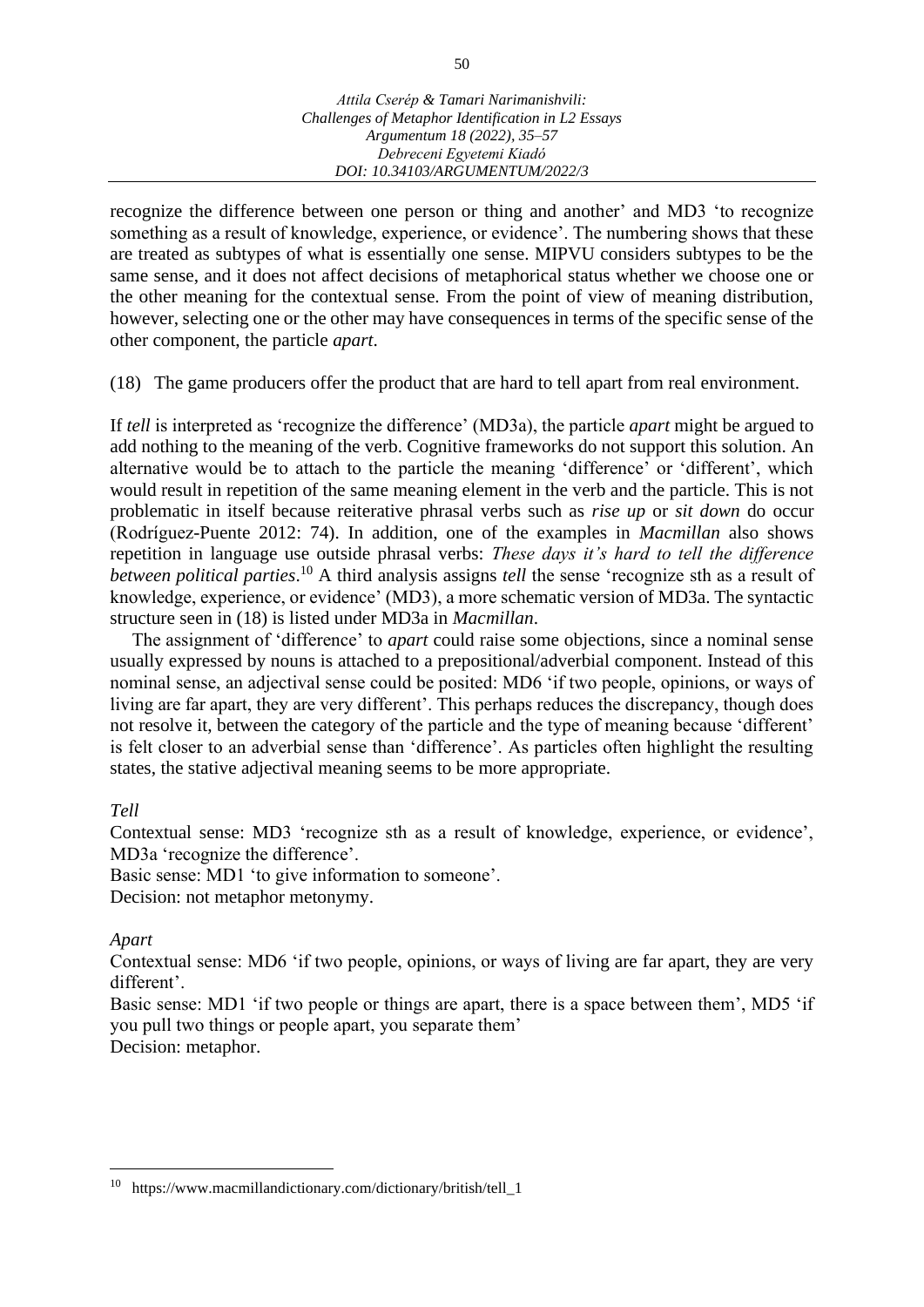# *4.7 Summary of phrasal verb findings*

The analysis of 13 phrasal verbs has shown that most of the time their meaning is motivated; therefore, they can be broken down into lexical units. Of the 14 instances, ten occurrences of phrasal verbs are decomposable, while four are treated as units. The decomposition of phrasal verbs illustrated that the particle and the verb are frequently independently meaningful. However, some challenges emerged, such as the precise identification of the contextual sense and the mismatch between the type of sense and the part of speech category. The metaphorical sense expressed by a particle may be particularly difficult to determine. Some difficulties such as the identification of the contextual sense and basic sense and categorising their relation are shared between the original and modified MIPVU.

# **5 Analysis: idioms**

The following idiomatic expressions were found in the essays:

- (19) Success that comes from pure luck and no hard work can be taken away with wind.
- (20) They are waiting for a wolf to eat them, otherwise they don't believe and study from others examples.
- (21) We should all do our part to make sure the world is safe for our children.
- (22) As an alternative, graffiti painter can be hired by government to paint old, bad-looking wall and give them new breathing.
- (23) This means that that they don't put down roots in the community.
- (24) So when neighbours go on vocation no one is keeping an eye on their house.
- (25) They don't keep a friendly eye on their children.
- (26) I take the view that, hard work and luck go hand in hand.

The idioms *be taken away with wind* and *put down roots* contain phrasal verbs, which have been analysed above. Two idioms were influenced by L1: *be taken away with wind* in (19), discussed above, and *wait for the wolf to eat them* in (20). There is one entry with similar lexical constituents in the *Online Dictionary of Idioms*.

(27) *Mgel-ma šečam-os* Wolf-ERG eat-it-will 'Let her/him be eaten by the wolf'

The expression is paraphrased as 'to die', 'to perish' and is used as a curse in connection with people or animals. The wolf in Georgian and European culture symbolises something bad. The *wolf* in (20) corresponds to death or something that can harm your health. When you are waiting for a wolf to eat you, you are doing nothing to avoid a disaster.

### *Wait (for)*

Contextual sense: 'fail to prevent'.

Basic sense: MD1 'to stay in one place because you expect or hope that something will happen'. Decision: metaphor.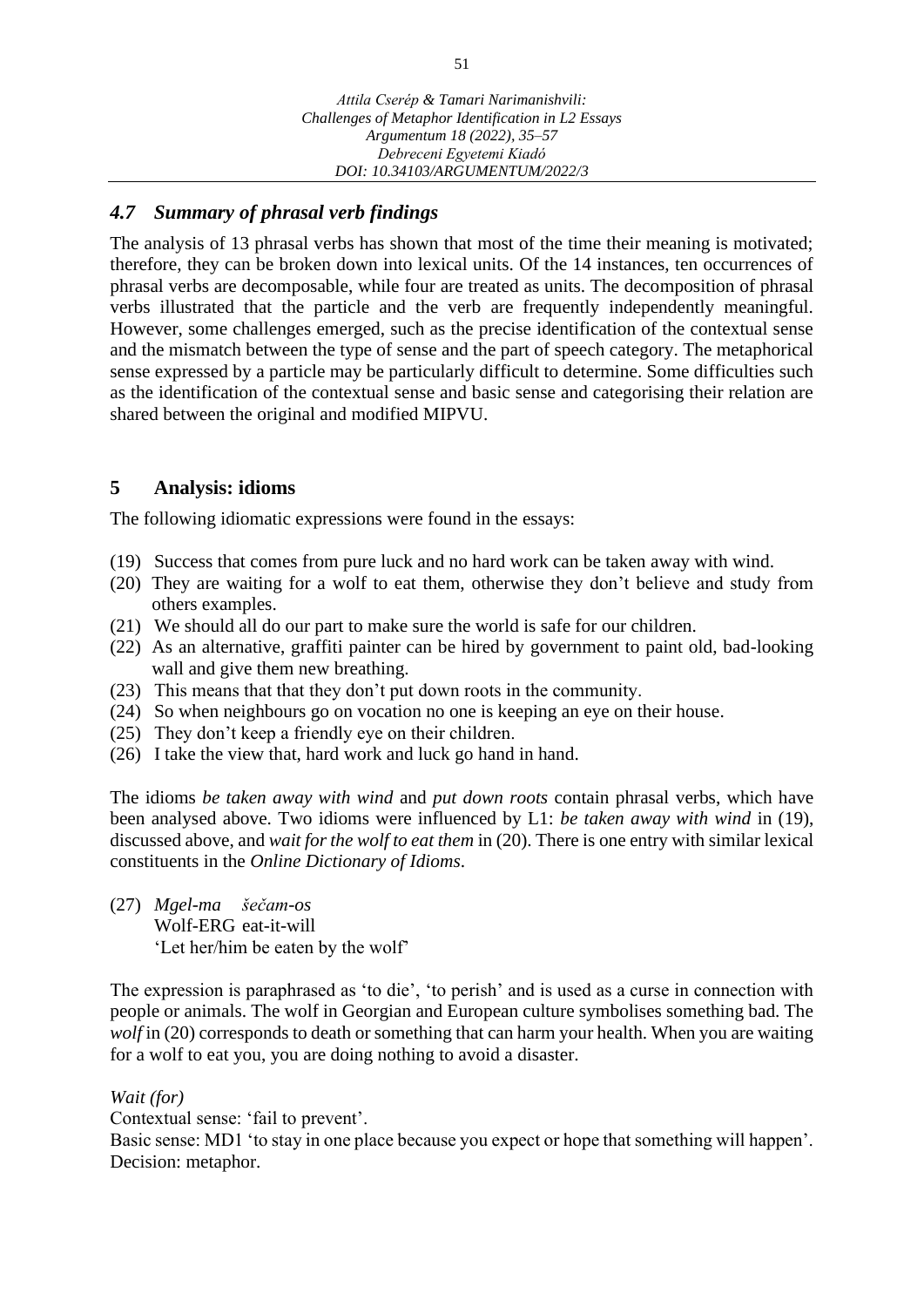### *Wolf*

Contextual sense: 'death, sth harmful to health'. Basic sense: MD1 'a wild animal similar to a large dog that lives in groups'. Decision: metaphor.

### *Eat*

Contextual sense: 'affect negatively' Basic sense: MD'1 to put food into your mouth and swallow it' Decision: metaphor.

In the example (21) *do our part* carries the meaning 'to do what you can to help, or to do your part of what has to be done' (MD1 *do your bit*).<sup>11</sup> *Do* retains its literal meaning, *our* also has its basic sense, and *part* denotes your individual contribution to some activity. For the noun *part Macmillan* offers the sense 'the way in which someone is involved in an activity or event and the effect they have on what happens' (MD6), which is not exactly the same as the contextual sense. The contextual sense highlights your ability or obligation, while MD6 emphasises your role in an activity.

### *Do*

Contextual sense: MD3 'perform an action, activity, or job'. Basic sense: same as contextual. Decision: not metaphor.

### *Our*

Contextual sense: MD1 'belonging to or connected with you and the group that you are a part of, when you are the person speaking or writing'.

Basic sense: same as contextual.

Decision: not metaphor.

### *Part*

Contextual sense: what you can (do) to help, or (to do) your part of what has to be done (not in MD).

Basic sense: MD1 'one of the pieces, sections, aspects etc that something consists of'. Decision: metaphor.

In (22), *give them new breathing* is probably used as the writer's version of the phrase *breathe new life into something* and carries the meaning 'to provide something with new ideas, new energy etc, so that it improves and is more likely to be successful again' (MD1 *breathe (new) life into something*). The reason why the writer used this form might be that she was influenced by another idiom that has the morphologically related word *breathing*: *give somebody breathing space*. There is an obvious correspondence between providing a wall with a new appearance and providing something with new ideas or new energy, as a result of which the wall/something improves.

<sup>11</sup> *Do your part* can be found in the form *do your bit* in *Macmillan*.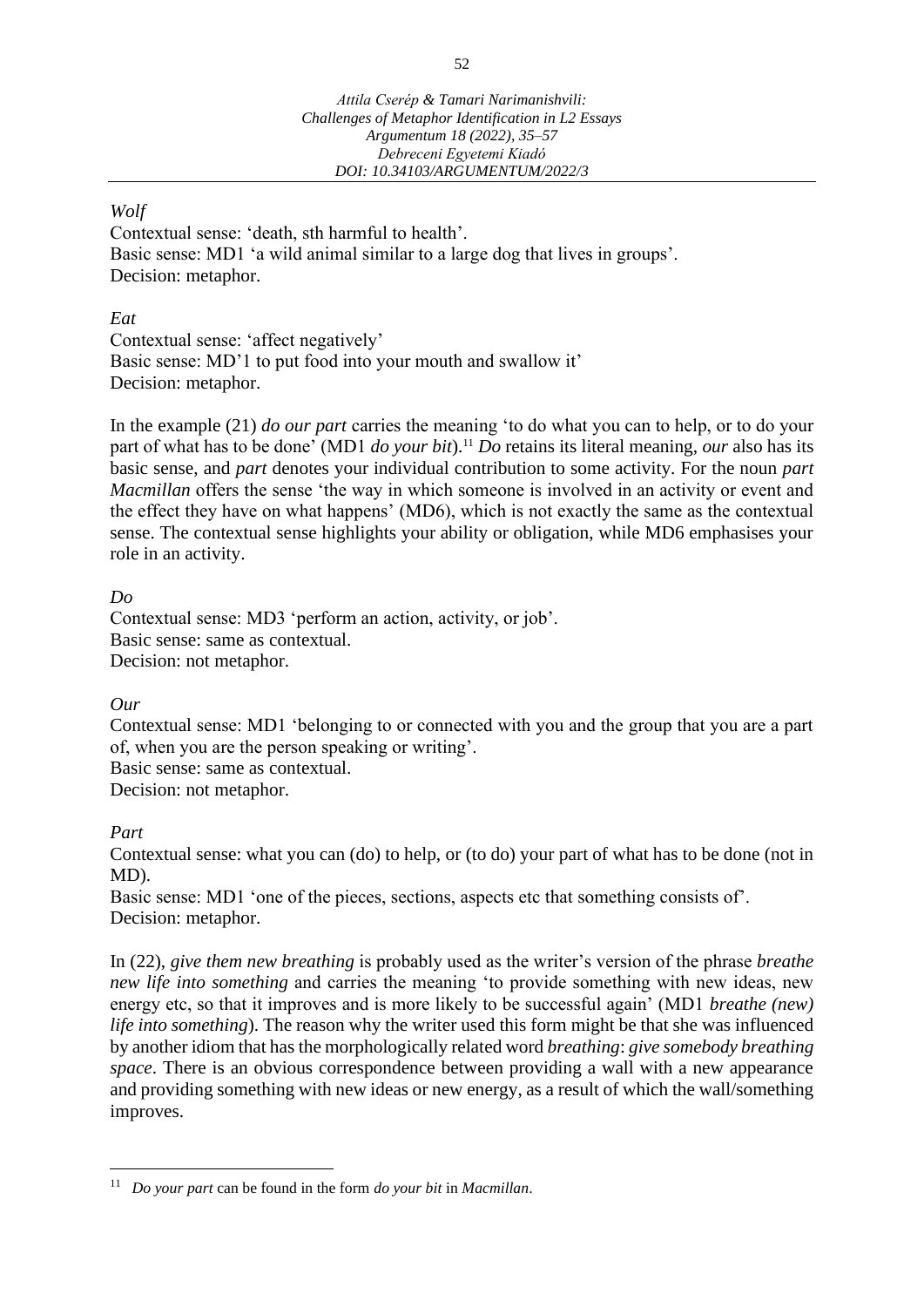#### *Give (sb)*

Contextual sense: MD4 'to cause a general result or effect'. Basic sense: MD1 'to put something in someone's hand, or to pass something to someone'. Decision: metaphor.

#### *New*

Contextual sense: MD2 'replacing something that you no longer have or something that is no longer useful'.

Basic sense: same as contextual.

Decision: not metaphor.

#### *Breathing*

Contextual sense: 'a (new) look/appearance or use' (not in MD).

Basic sense: MD1 'the process of taking air into the body and letting it out again, or the sound of this'.

Decision: metaphor.

*Keep an eye on* in (24) is coded WIDLII by Steen et al. (2010b: 82) because it can be interpreted metaphorically or metonymically. This expression can have a literal meaning in the sense that it is certainly intended to refer to the physical act of watching. On the other hand, it might be obvious from some contexts that the phrase does not denote physical seeing because taking care is less directly connected to vision. As Steen et al. (2010b: 82) explain, although the sense 'to look after someone or something' does not necessarily presuppose literal watching, this literal meaning is basic to the metaphorical meaning. When coding idioms for metaphoricity, Steen et al. (2010b: 82) analyse "all the significant words", which means that only lexical words are examined for metaphoricity, but function words (*an* in *keep an eye on* or *your* in *put your foot down*) are considered literal (Steen et al. 2010b: 82–83).

*Keep an eye on* could have two alternative analyses, shown below. One regards it as a holistic unit, while the other considers *keep* and *on* metaphors and *eye* metonymy. The original MIPVU chooses the second option, while we prefer the first analysis and view the idiom as nondecomposable. Despite the metonymic relation between eye and looking, it is argued that the words *keep an eye* together convey the notion of looking and therefore taking care.<sup>12</sup>

Analysis I:

*Keep an eye on* Contextual sense: MD1 'to look after someone or something'. Basic sense: MD1 'to look after someone or something'. Decision: WIDLII.

<sup>12</sup> Note that the decomposition analysis posits for *eye* a contextual sense that can be viewed as fundamentally nominal, not verbal, i.e. *eye* means 'the action of looking' rather than 'to look'.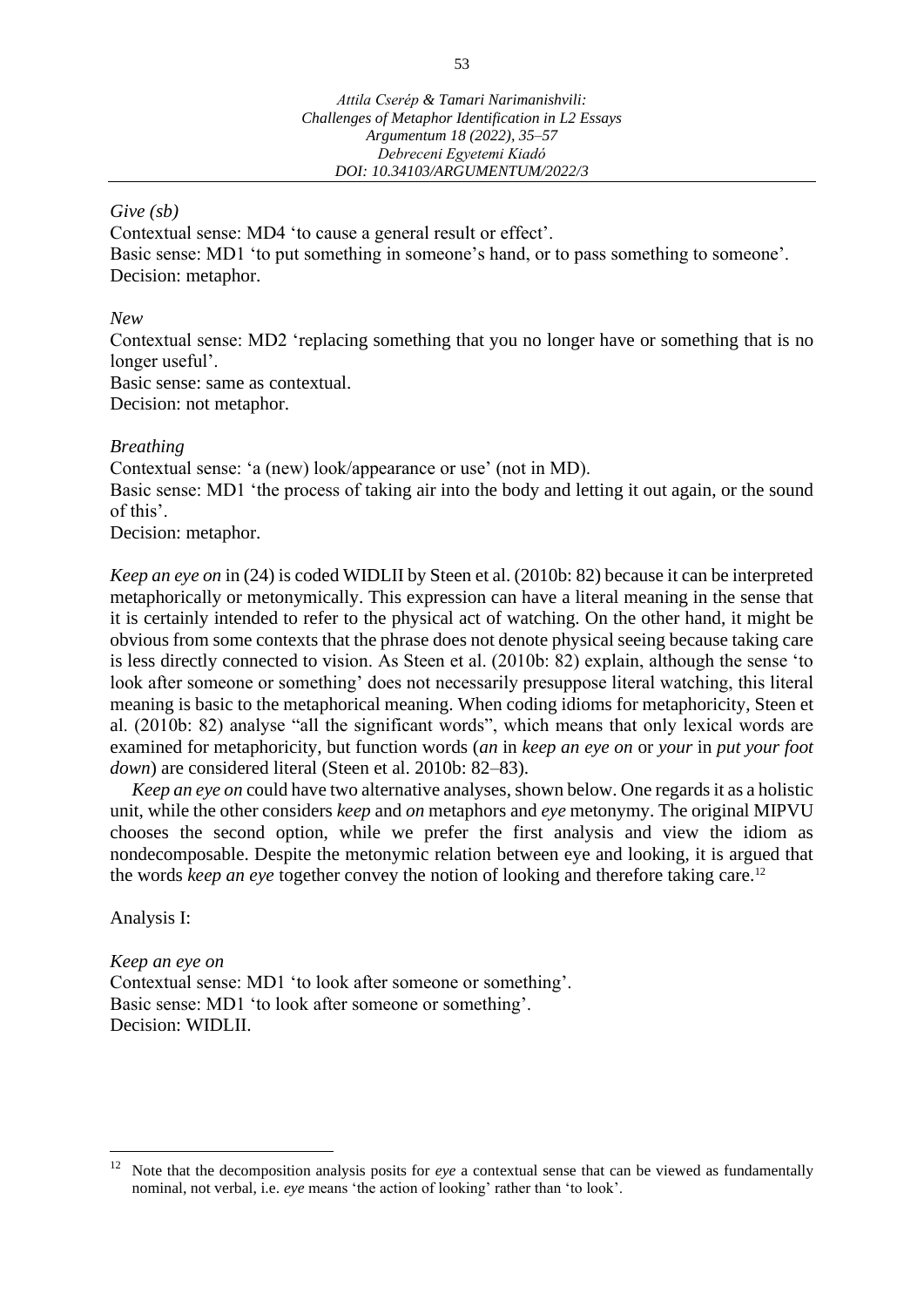### Analysis II:

### *Keep*

Contextual sense: 'maintain' (not in MD). Basic sense: MD1a 'to make someone or something stay in a state, position, or place'. Decision: metaphor.

### *An*

Contextual sense: MD1 used instead of 'a' when the next word begins with a vowel sound. Basic sense: MD1 used instead of 'a' when the next word begins with a vowel sound. Decision: not metaphor.

### *Eye*

Contextual sense: MD4 'used for saying that someone is looking at a person or thing'. Basic sense: MD1 'one of the two body parts in your face that you use for seeing'. Decision: metonymy.

### *On*

Contextual sense: MD8 'if your eyes are on someone or something, you are looking at them'. Basic sense: MD1 'touching a surface or an object'. Decision: metaphor.

The same idiom occurs in a modified form in (25). What is interesting about this use is that the adjective *friendly* modifies the idiom noun *eye* syntactically, but it tells us something about the action, so that it modifies the whole idiom semantically. This type of modification has been noted in the literature before (Ernst 1980, Sathi 2007, Cserép 2010). The contextual sense of *friendly* can be paraphrased as 'in a friendly way, as a friend', which is an adverbial sense that is attached to an adjective, a mismatch between lexical categories. Nevertheless, we argue that such mismatches should sometimes be tolerated. Since *friendly* is not an integral part of the idiom, it has to be judged as an independent lexical unit regardless of the decomposability of the idiom. It is classified as not metaphorical, with the basic sense paraphrased as 'someone who is friendly is always pleasant and helpful towards other people' (*friendly* MD1).

*Go hand in hand* (MD1 'to happen or exist together') in (26) is partially decomposable.

### *Go*

Contextual sense: MD4 'to happen in a particular way'. Basic sense: MD1 'to move or travel to a place that is away from where you are now'. Decision: metaphor.

*Hand in hand* Contextual sense: 'together' (not in MD) Basic sense: 'hand in hand, holding each other's hand' Decision: metaphor

*Hand in hand* without *go* is not listed in *Macmillan*, but it can be found in *Longman* with the verb in brackets: *(go) hand in hand* 'if two things go hand in hand, they are closely connected'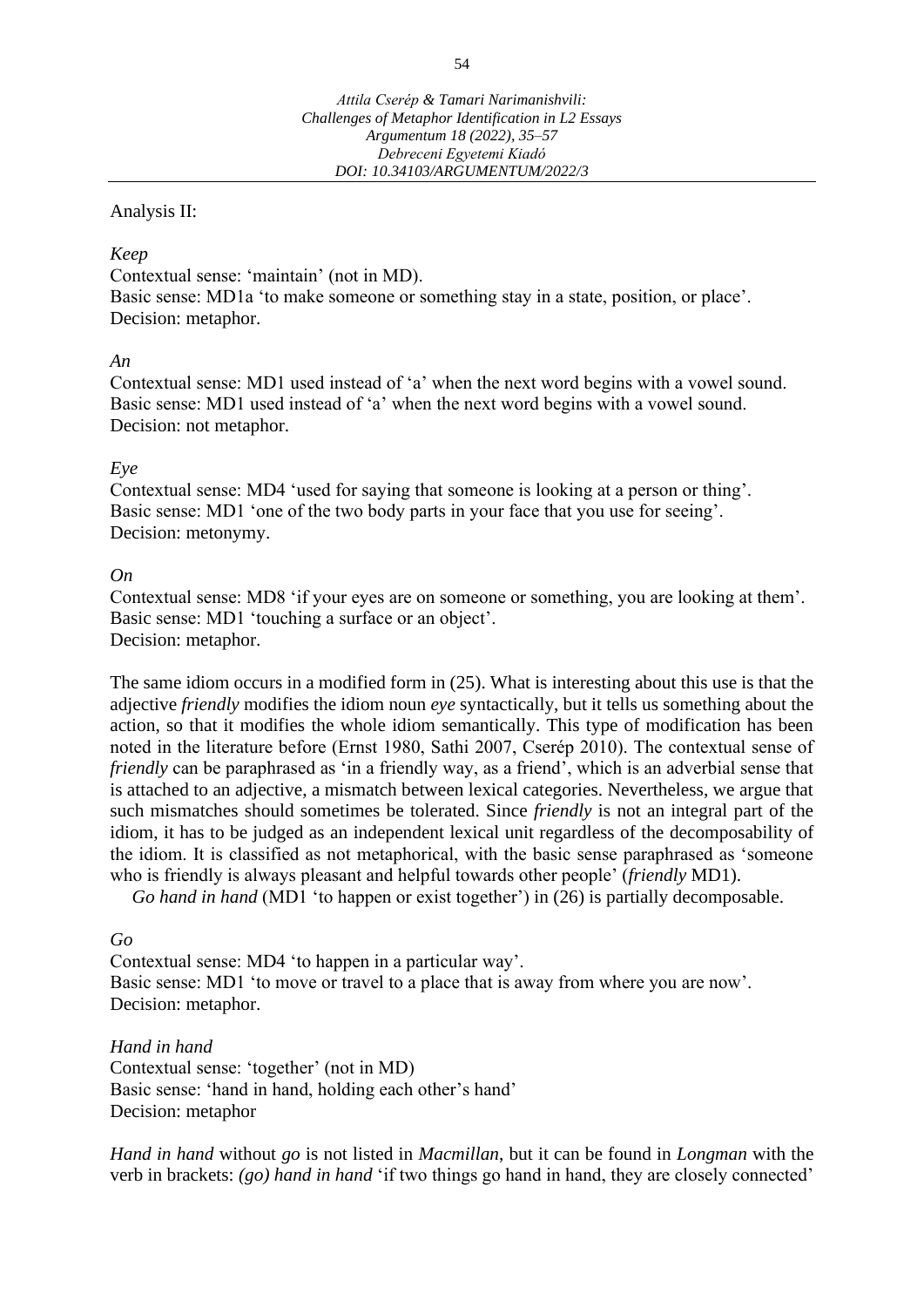(*hand in hand* LDa). The dictionary also offers a literal sense: 'if two people walk, stand etc hand in hand, they walk, stand etc while they are holding each other's hand' (*hand in hand* LDb). Since *hand* has no figurative sense independent of the whole unit, the phrase is nondecomposable. The unmodified MIPVU protocol would encounter the problem of having to determine basic and contextual senses for each component.

# *5.1 Summary of idiom findings*

The analysis of 8 idiomatic occurrences has shown that idioms are not always decomposable; therefore, they should be treated as divisible or not according to their decomposability. Some expressions were not fully decomposable (*put down roots, be taken away with wind*) lending support to the continuum view of decomposability. Some idioms showed L1 influence, and L2 learners produced mostly correct idioms, sometimes creative forms and occasionally errors (*give them new breathing*).

# **6 Conclusion**

The present study has provided comprehensive analyses of phrasal verbs and idioms in essays containing about 3000 lexical units written by Georgian B1-B2 learners of English. The major observation of our study is that the MIPVU protocol should be modified in order to handle multiword units in accordance with their decomposability. In particular, only non-decomposable phrasal verbs should be treated as single units. In addition, nondecomposable idioms should be judged by considering the whole unit, based on the compositional and figurative interpretations of the entire expression. This slight deviation from the MIPVU protocol allowed us to make better-established claims about the semantic structure of lexical units. The decomposition of phrasal verbs frequently results in an independently meaningful particle and a verb. For instance, *on* can denote continuation of an activity (*move on*, *go on*), or *out* refers to the change from a state of being unknown or non-existent to being discovered or existing (*find out*, *hammer out*). One of our findings is that the particle is sometimes best paraphrased with a meaning that does not match its word class, such as *apart* 'different' in *tell apart*, or *out*  'discovered, revealed' in *find out*. The same mismatch is occasionally found in idioms with external modification (*keep a friendly eye*). Furthermore, the verb in phrasal verbs can have an unusual grammatical subcategory, as the intransitive *make* in *make up for*. All this requires the cautious application of the word-class and grammatical restrictions stipulated by MIPVU. As for idioms, some of them turned out to be nondecomposable or not fully decomposable (*keep an eye on*, *put down roots*, *go hand in hand*). The findings of this study suggest that special attention needs to be paid to multiword units produced by learners of English because they tend to have unconventional meanings or grammatical patterns, sometimes influenced by L1.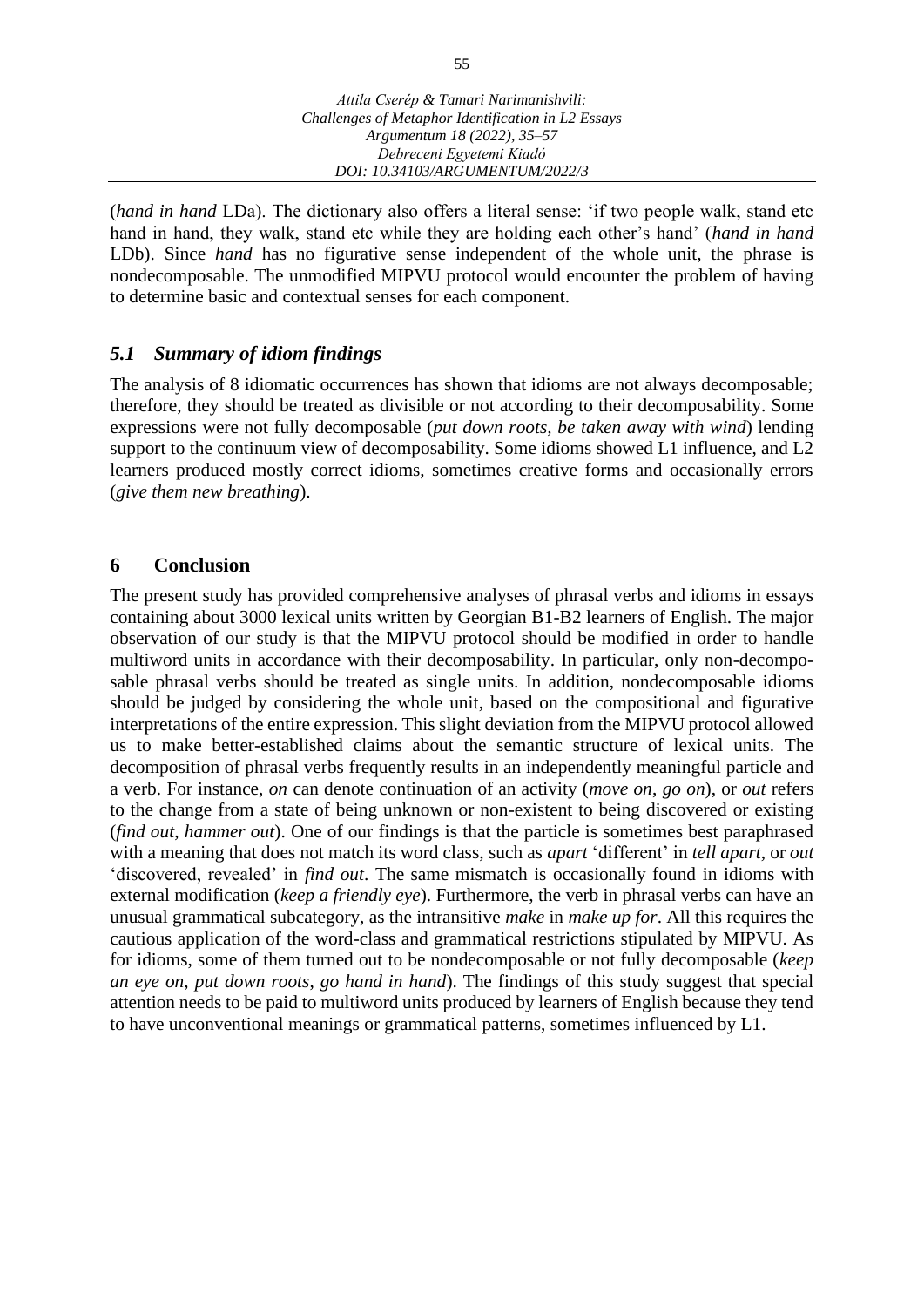### **References**

- *VU Amsterdam Metaphor Corpus Online*. 2010 2012 Metaphor Lab at VU Amsterdam. <http://www.vismet.org/metcor/search/> (Accessed 25 February 2022).
- Cieślicka, A. B. (2013): Do non-native language speakers *chew the fat* and *spill the beans* with different brain hemispheres? Investigating idiom decomposability with the divided visual field paradigm. *Journal of Psycholinguistic Research* 42.6, 475–503. <https://doi.org/10.1007/s10936-012-9232-4>
- Cieślicka, A. B. (2015): Idiom acquisition and processing by second/foreign language learners. In: Heredia, R. R. & Cieślicka, A. B. (eds.): *Bilingual Figurative Language Processing*. New York: Cambridge University Press, 208–244.

<https://doi.org/10.1017/CBO9781139342100.012>

- Cserép, A. (2001): *Motivation Behind Idioms of Criticizing*. Debrecen: Debreceni Egyetem Kossuth Egyetemi Kiadó.
- Cserép, A. (2010): Premodification in idioms. *Argumentum* 6, 100–112. <http://argumentum.unideb.hu/2010-anyagok/CserepA.pdf>
- Dirven, R. (2001): English phrasal verbs: theory and didactic application. In: Pütz, M., Niemeier, S. & Dirven. R. (eds.): *Applied Cognitive Linguistics II: Language Pedagogy*. Berlin and New York: Walter de Gruyter, 3–27. <https://doi.org/10.1515/9783110866254.3>
- Ernst, T. (1980): Grist for the linguistic mill: idioms and "extra" adjectives. *Journal of Linguistic Research* 1.3, 51–68.
- Geeraerts, D. (1995): Specialization and reinterpretation in idioms. In: Everaert, M., Van der Linden, E.J., Schenk, A. & Schreuder R. (eds.): *Idioms: Structural and psychological perspectives*. Hillsdale, NJ: Lawrence Erlbaum Associates, 57–74.
- Lakoff, G. (1993): The contemporary theory of metaphor. In: Ortony, A. (ed.): *Metaphor and Thought*. Cambridge: Cambridge University Press, 202–251.
- Lindstromberg, S. (2010): *English Prepositions Explained*. Amsterdam and Philadelphia: John Benjamins.<https://doi.org/10.1075/z.157>
- Littlemore, J., Krennmayr, T., Turner, J. & Turner, S. (2014): An investigation into metaphor use at different levels of second language writing. *Applied Linguistics* 35, 117–144. <https://doi.org/10.1093/applin/amt004>
- *Longman Dictionary of Contemporary English Online*. <https://www.ldoceonline.com/> (Accessed 25 February 2022).
- Luo, H. (2019): *Particle Verbs in English: A Cognitive Linguistic Perspective*. Singapore: Springer.<https://doi.org/10.1007/978-981-13-6854-7>
- *Macmillan Dictionary*. Macmillan Education Limited 2009–2022. Online <https://www.macmillandictionary.com/> (Accessed 25 February 2022).
- Mahpeykar, N. & Tyler, A. (2015): A principled cognitive linguistics account of English phrasal verbs with *up* and *out*. *Language and Cognition* 7.1, 1–35. <https://doi.org/10.1017/langcog.2014.15>
- Morgan, P. (1997): Figuring out *figure out*: Metaphor and the semantics of the English verbparticle construction. *Cognitive Linguistics* 8.4, 327–358. <https://doi.org/10.1515/cogl.1997.8.4.327>
- Nacey, S. (2013): *Metaphors In Learner English*. Amsterdam and Philadelphia: John Benjamins.<https://doi.org/10.1075/milcc.2>
- *Online Dictionary of Idioms*[.](http://idioms.iliauni.edu.ge/) <http://idioms.iliauni.edu.ge/> (Accessed 25 February 2022).